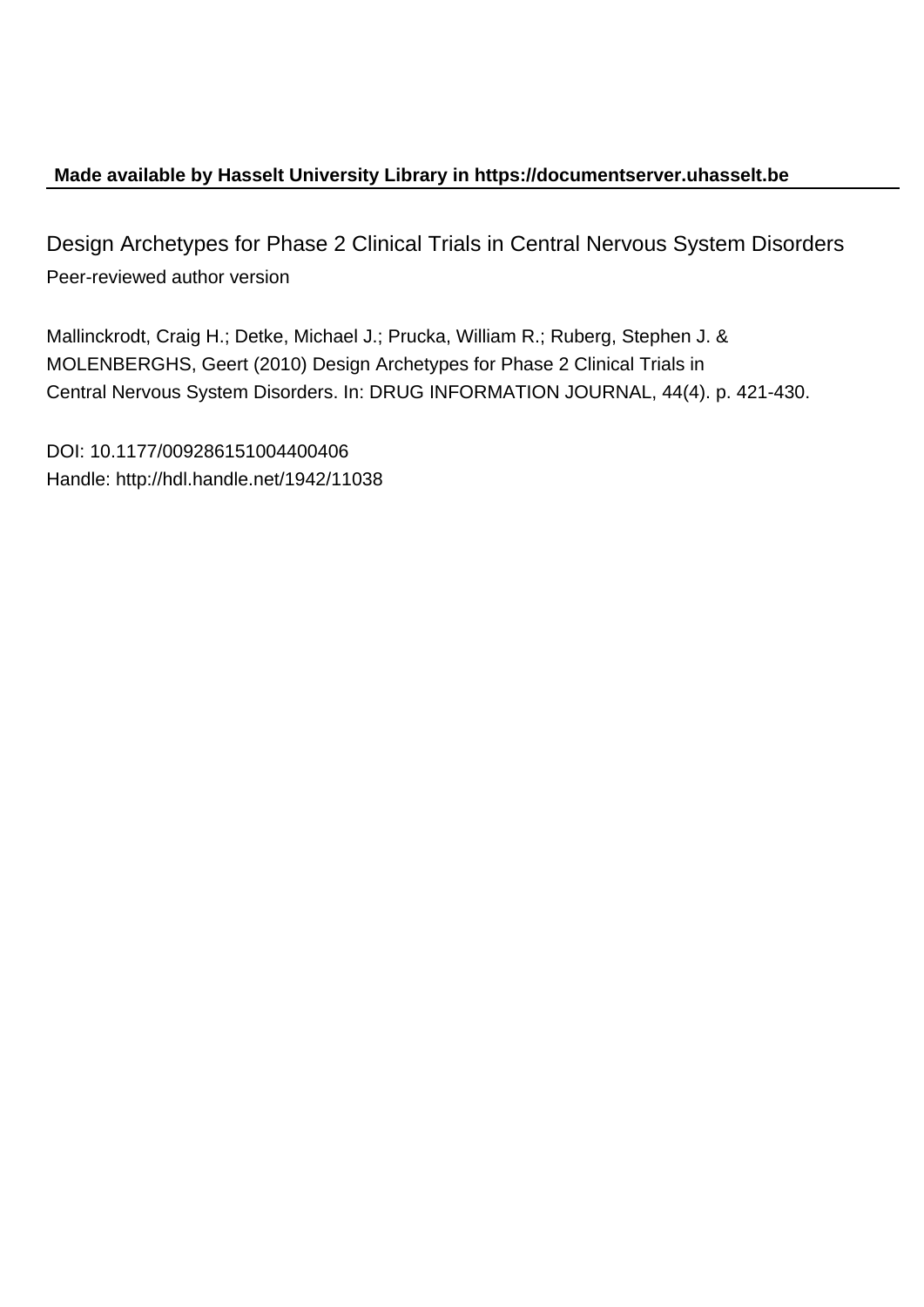## **Design Archetypes for Phase II Clinical Trials in Central Nervous System Disorders**

Craig H. Mallinckrodt, Ph.D.<sup>1</sup>, Michael J. Detke, M.D., Ph.D.<sup>1,2</sup>,

William R Prucka, Ph.D.<sup>1</sup>, Stephen J. Ruberg, Ph.D.<sup>1</sup>,

and Geert Molenberghs, Ph.D.<sup>3</sup>

1. Eli Lilly & Co., Lilly Corporate Center, Indianapolis, IN 46285

2. Departments of Psychiatry, Harvard Medical School, Boston MA; McLean Hospital,

Belmont MA; and, Indiana University School of Medicine, Indianapolis, IN

3. I-BioStat, Hasselt University, , Diepenbeek, Belgium, and, Katholieke Universiteit Leuven, Leuven, Belgium.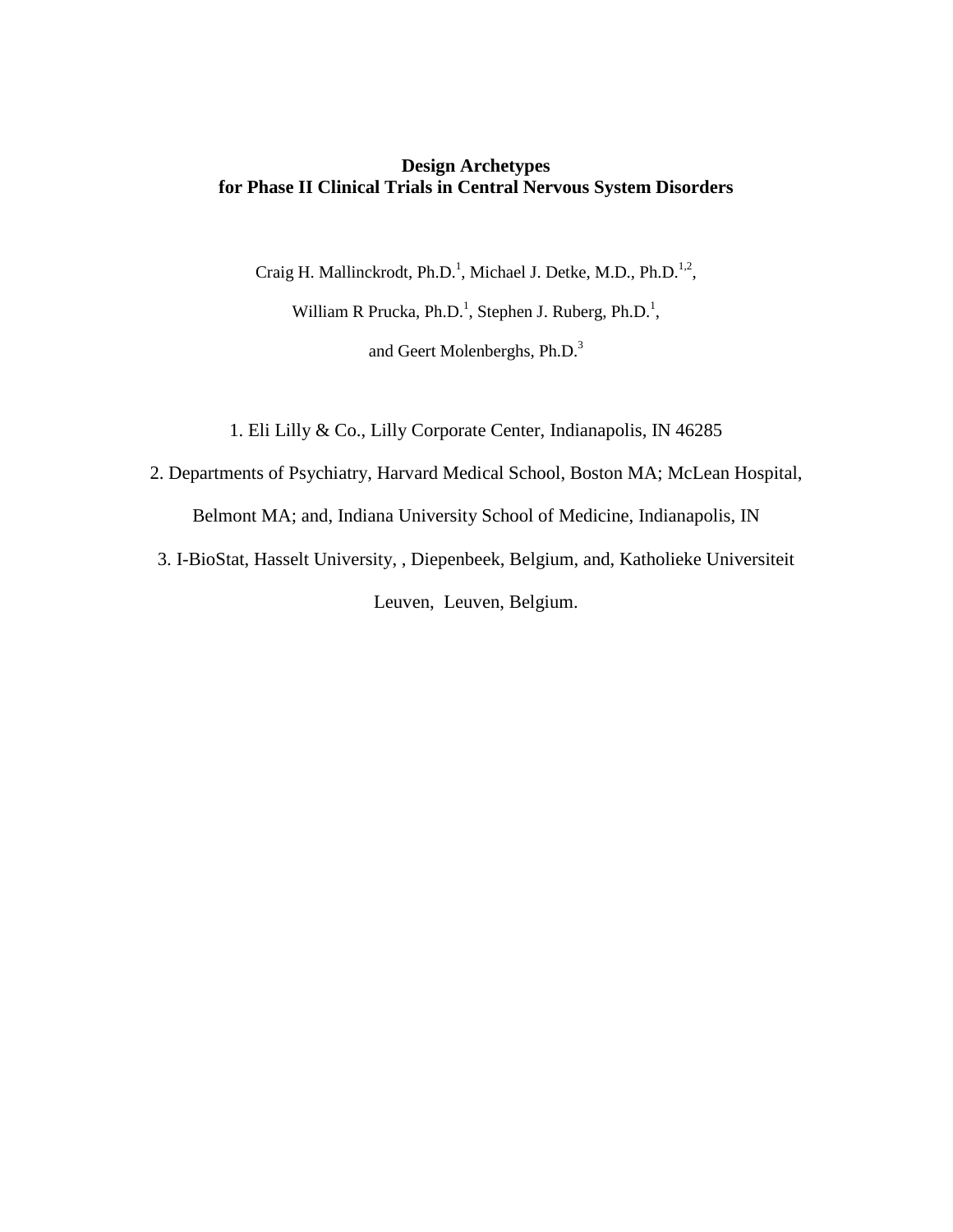### **Abstract**

An over-arching framework is proposed to guide the design of phase II studies in CNS disorders. Archetypes are considered for scenarios where dose-response is highly relevant in clinical practice, as in the symptomatic treatment of acute disorders. Archetypes for scenarios where dose-response is less relevant, as in disease modification for neurodegenerative disorders, are beyond the present scope. Primary design archetypes are determined by axes of development that are defined by optimism for success (probability of efficacy) and signal detection (magnitude of the anticipated effect size). The fast- to-registration primary archetype uses a dose-response study as the first efficacy, i.e., proof of concept (PoC), study and is appropriate when the prospects for signal detection and the optimism for efficacy are higher. These conditions may exist when the anticipated effect size is large and when either testing a drug with a proven mechanism of action or when a favorable biomarker result was obtained in Phase I. The fast-to-PoC primary archetype tests one dose to establish PoC before assessing doseresponse and is appropriate when the optimism for efficacy and the prospects for signal detection are lower. These conditions may exist when testing a drug with a novel mechanism *and* the anticipated effect size is smaller. Secondary archetypes are used to mitigate the trade-offs between the quick-kill-fast-to-PoC approach and the quick-winfast-to-registration approach, and are key areas where adaptive designs can be beneficial. Key Words: Clinical Trial, Clinical Trial Design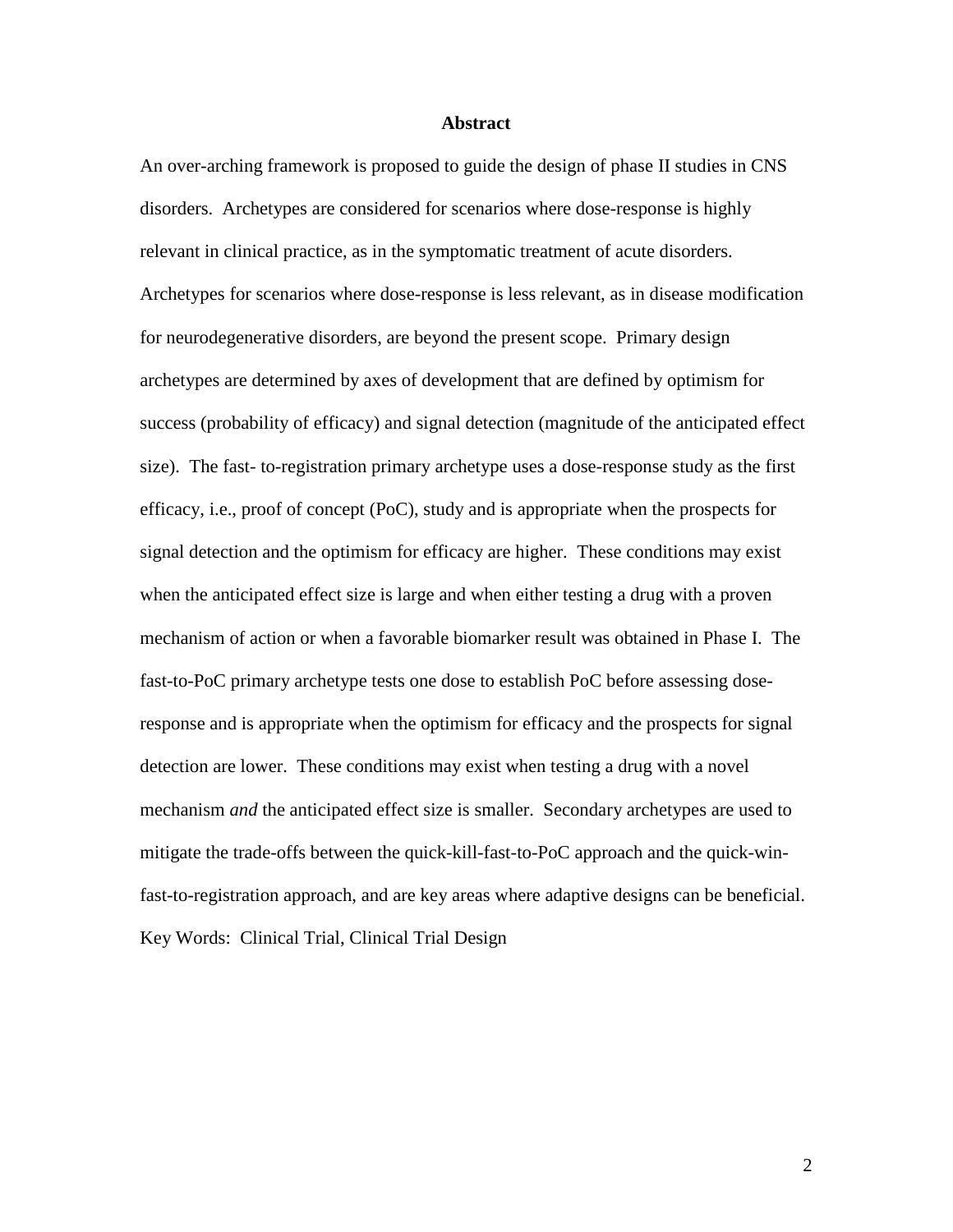### **Introduction**

The focus of this paper is on optimizing the design of Phase II studies for psychiatric disorders. Phase II studies play an important role in drug development because optimizing the design of such studies must be done in conjunction with optimizing Phase III / IV studies, and the Phase II plan implies certain goals must be reached in Phase I to support the subsequent studies. In addition, given that Phase II is the middle of the three phases required for marketing approval, it is a focal point for achieving objectives sequentially, in parallel, or seamlessly via adaptive approaches.

The usefulness of various phase II designs has been extensively examined for some diseases, such as cancer  $1,2$ . In psychiatric disorders, there have been elaborate examinations of trial-design features, such as blinded lead-in periods <sup>3-6</sup>, placebo response and its impact on drug-placebo discrimination  $7-11$ , assessment scales and sensitivity of scales and subscales  $6, 12-18$ , relationships between other design features, analytic methods, and outcome  $6, 19-23$ , as well as general design discussion and examples of novel designs <sup>24-28</sup>. However, most of such examinations have used data from or focused on confirmatory studies. Comparatively little has been written about how well certain phase II designs inform subsequent trials in psychiatry and other central nervous system (CNS) disorders.

This notwithstanding, the need for improved Phase II studies is obvious. At present, only about 9% of CNS drugs that enter phase I testing survive to launch  $29$ . Approximately 50% of the failures are a consequence of failures to demonstrate efficacy in Phase II,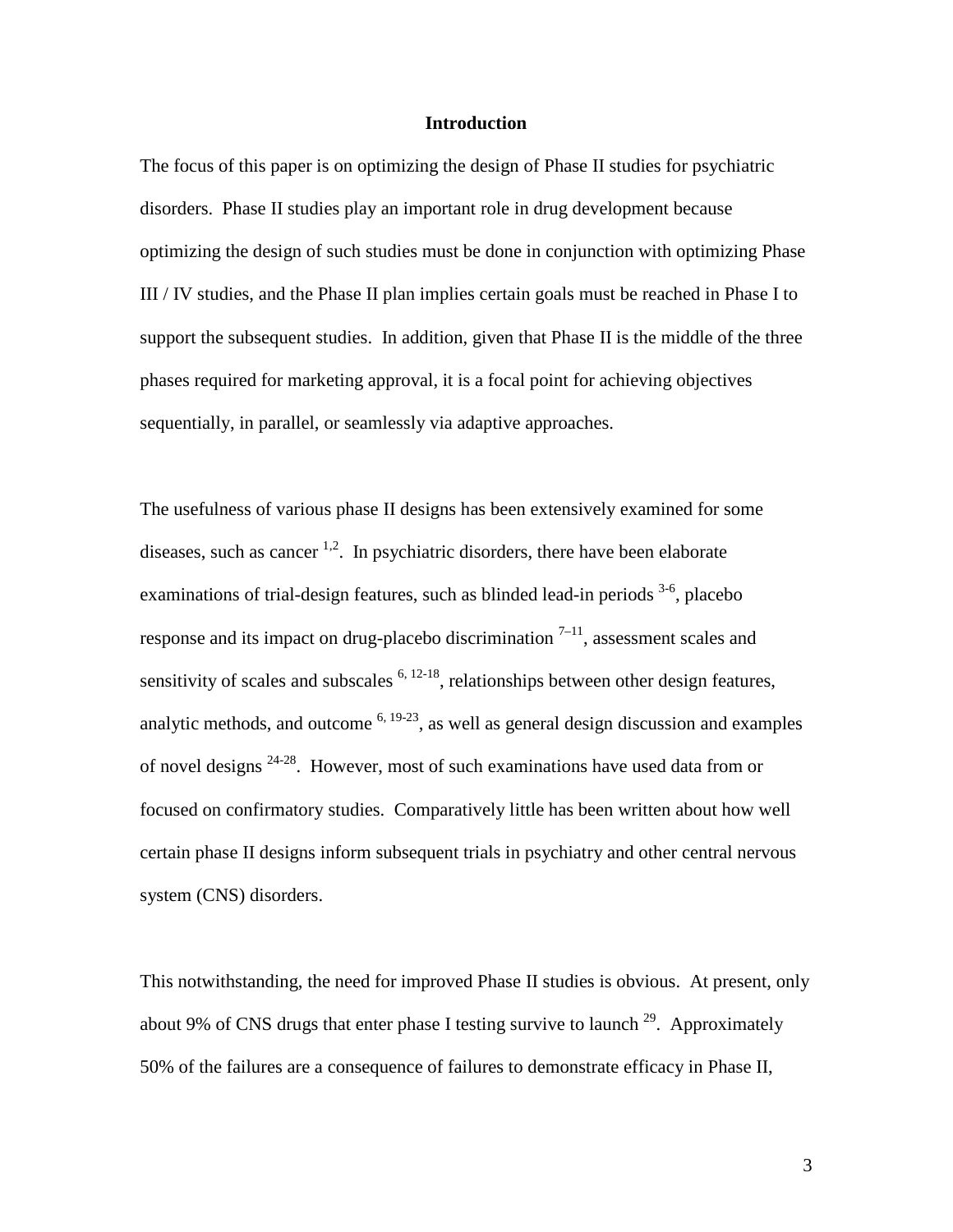which is a 15% increase in failure rate over the previous decade  $^{29}$ . Meanwhile, failure rate of CNS drugs in Phase III is about  $50\%$ <sup>30</sup>, with problems in drug-placebo discrimination and increased placebo response increasing at an alarming rate  $31$ . Together, these findings clearly point to high rates of false negative and false positive rates in phase II as a major obstacle in CNS drug development. In fact, improving Proof-of-Concept (PoC) clinical trials is the most important factor required to improve the attrition rate in drug development  $30$ .

In a recent consensus paper on the design of PoC trials of antidepressants, the authors concluded that PoC trials of antidepressants should be small, focusing on a single hypothesis  $32$ . Whether or not this conclusion applies more broadly across psychiatry and CNS disorders, and if so, how then to assess other hypotheses of importance, is the motivation for this paper.

The objective is *not* to provide specific recommendations for particular disease states or compounds. Rather, the goal is to discuss an over-arching framework based on underlying principles that form the basis for individual decisions. The companion papers address specific issues of importance in PoC trials: the use of active comparators, first in the context of a positive control to assess assay sensitivity and then as a direct comparison of the test drug versus standard of care.

### **Considerations in Phase II Development**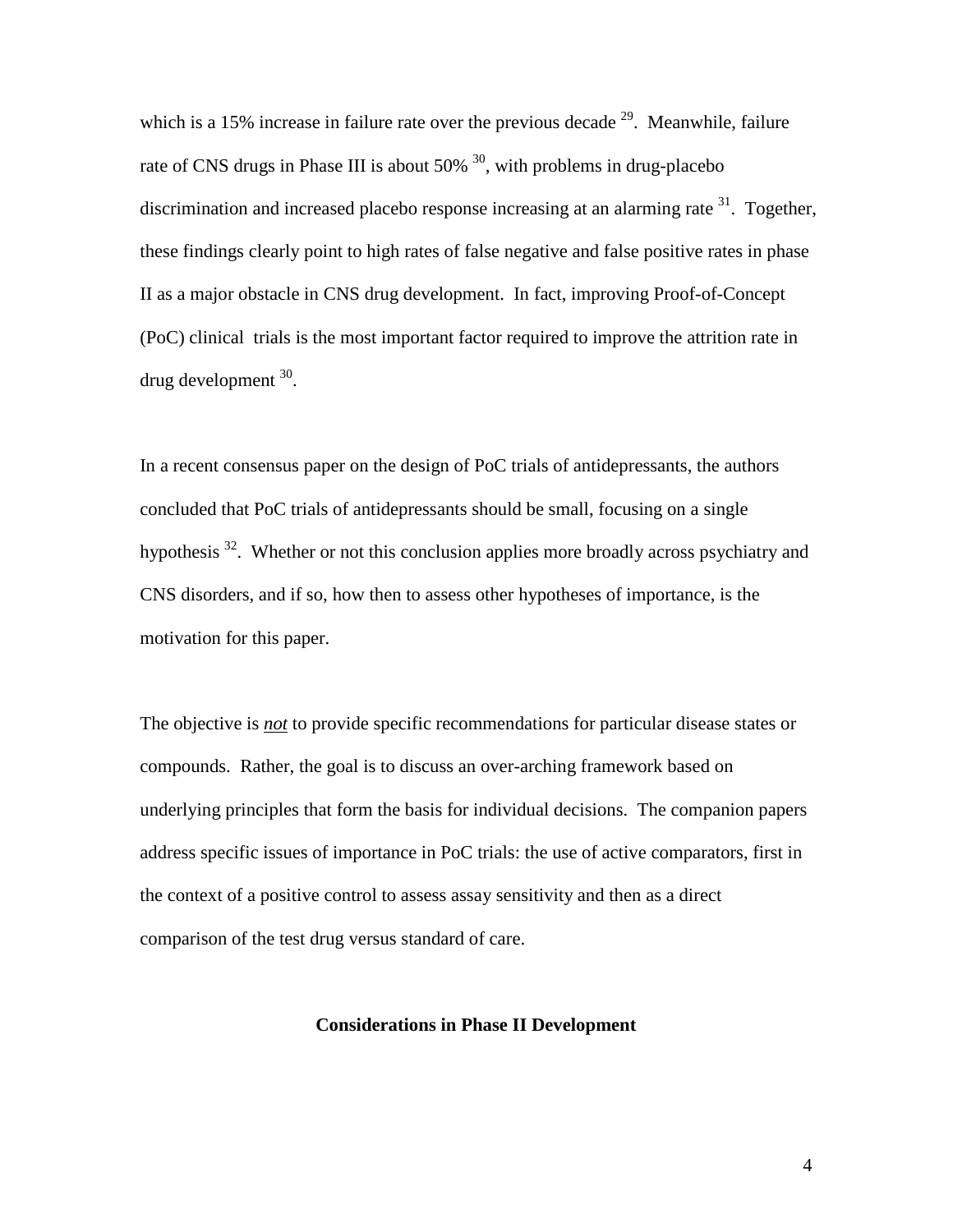The goals of Phase II development include: (1) exploring the use for the targeted indication, i.e, establishing PoC; (2) and estimating the dosage for subsequent studies, i.e., addressing the dose-response relationship  $^{33,34}$ .

Although there is a large volume of literature on general aspects of assessing doseresponse  $37-43$ , including applications specific to Psychiatry and CNS disorders  $44-45$ , the implications of these considerations on overall drug development has only rarely been addressed 46. Another goal of phase II that has emerged in recent years but that is not mentioned in the ICH guidelines is to provide an early assessment of how the test drug compares with a standard of care. This topic is covered in one of the companion papers.

One way to approach Phase II development is to achieve each of the goals of establishing PoC and assessing dose-response in separate studies. For test drugs that are not effective, sequential studies that first establish PoC and then only after a positive result proceed to test other objectives, can be more efficient. Resources are not wasted studying multiple doses of a test drug, none of which are useful.

However, the sequential approach may also be slow and inefficient for test drugs that are effective. For example, it could take many years to plan and conduct sequential PoC and dose finding studies in Phase II, and the treatment arms from the PoC study will likely again be tested in the dose finding study. The sequential study approach might be classified as a cheap quick kill, slow, expensive win approach.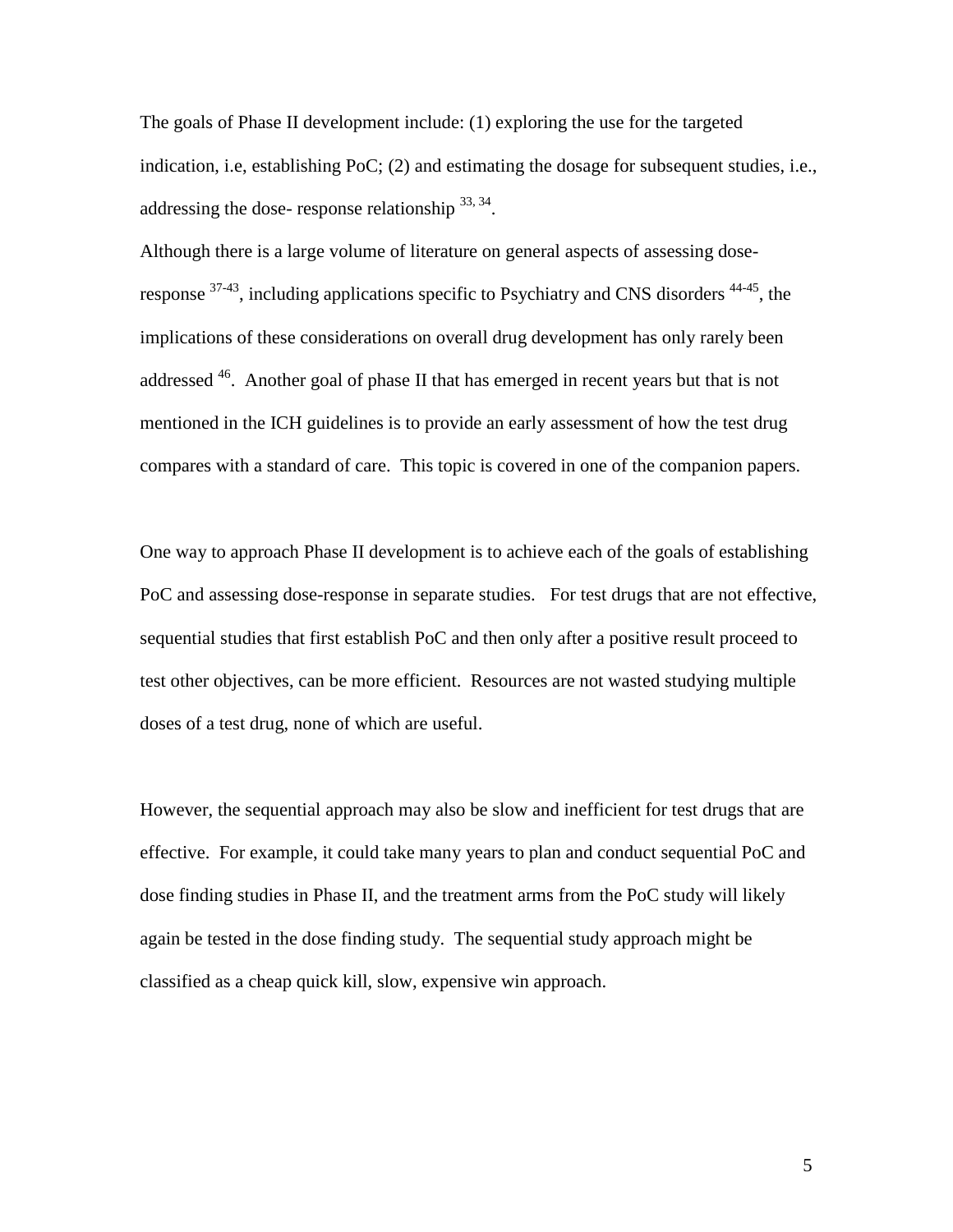Another way to approach Phase II is to conduct a single study focusing on dose finding that is also used to establish PoC. As previously noted, for test drugs that are not effective, this approach is inefficient. But if the drug is effective, more information is obtained sooner and at lower cost than by going through the sequence of PoC, followed by dose finding. Therefore, this approach might be classified as a cheap, quick win, expensive slow kill approach.

Therefore, speed and spend, (time vs. money) must be optimized so as to optimize the development plan. Implicit in this discussion is that the optimum design hinges on whether or not the drug is effective, a characteristic of course unknown when phase II studies are designed because establishing this is one of the objectives. Hence, understanding and mitigating the trade-off between speed and spend is an important aspect of Phase II development

How drugs are used in actual clinical practice may also influence Phase II development. In some scenarios, ample opportunity to fine-tune dosing on an individual patient basis exists. For example, in symptomatic treatments to manage chronic disease, such as depression, dosing can start low and go slow. That is, to see if a lower dose provides adequate treatment, and if not to then try a higher dose  $35$ . The key issue here is that dose-response is relevant in the treatment of individual patients.

In other instances, such as Alzheimer's disease (AD), little flexibility may exist to adjust dosing-based efficacy. In AD, progression is slow. Therefore, drugs intended to modify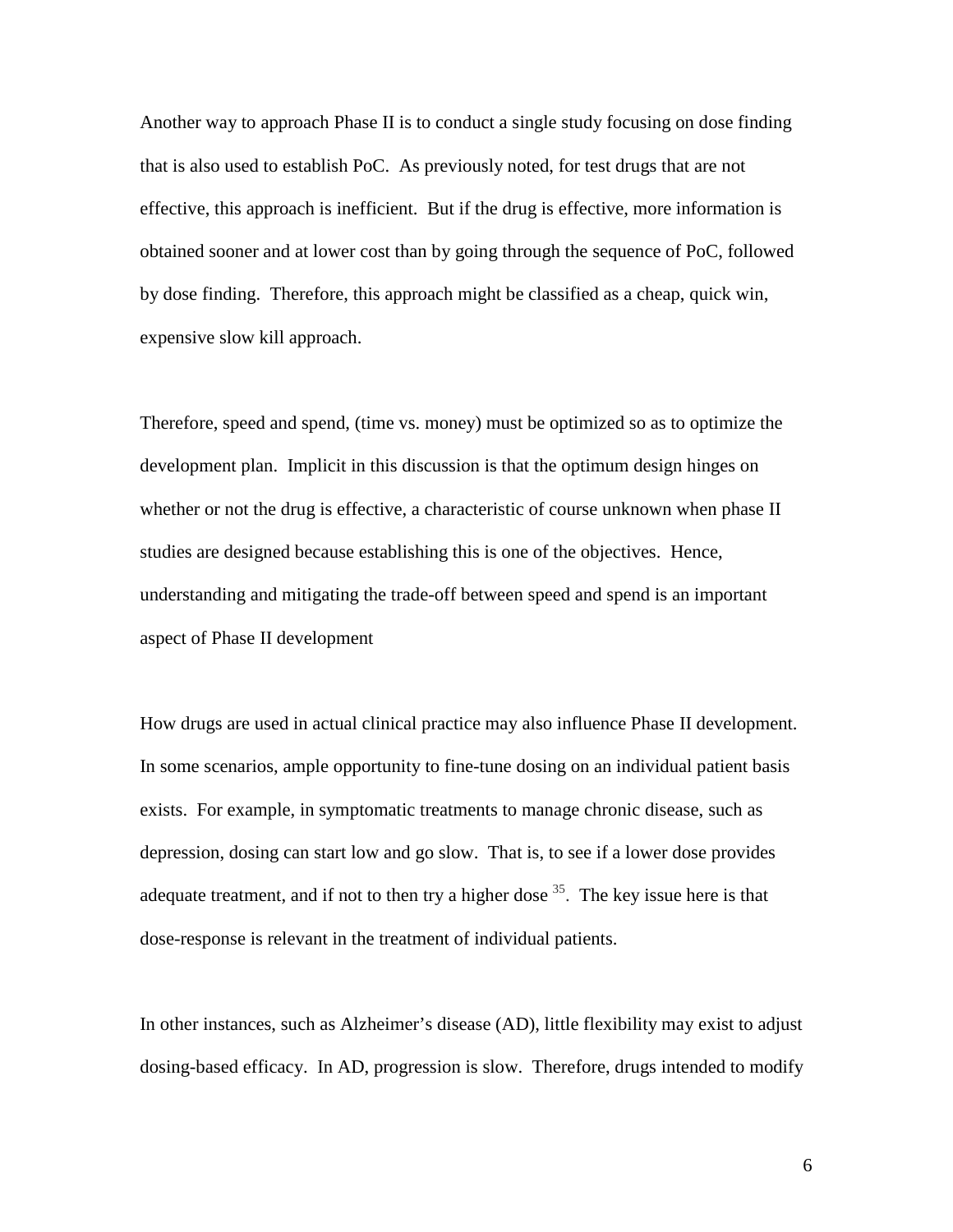the disease and delay its progression require long evaluation periods. By the time a patient is identified as not responding adequately to the initial dose, it may be too late to consider alternatives.

The focus of this paper is on those scenarios where dose-response is a highly relevant concept in individual-patient treatment.

### **Axes of Development**

In scenarios where dose-response is relevant in clinical practice, mitigating the trade-offs between the efficient-kill-inefficient-win of the sequential approach versus the inefficient-kill-efficient-win of a dose finding study as the PoC study is important in developing a successful clinical plan. Optimizing developmental can be approached by considering two factors, termed here axes of development. These axes apply regardless of the relevance of dose-response but, as noted in a subsequent section, the implications of the axes depend on the relevance of dose-response.

The axes of development are: (1) the optimism for success; and (2) signal detection. Optimism is essentially the probability that the test drug is effective. Signal detection refers to assay sensitivity, which is the ability of a study to detect a true difference between treatments <sup>36</sup>. Not surprisingly, assay sensitivity is strongly influenced by the magnitude of the treatment effect. A third axis, external factors, is also important. External factors are those features not related to the characteristics of the test drug that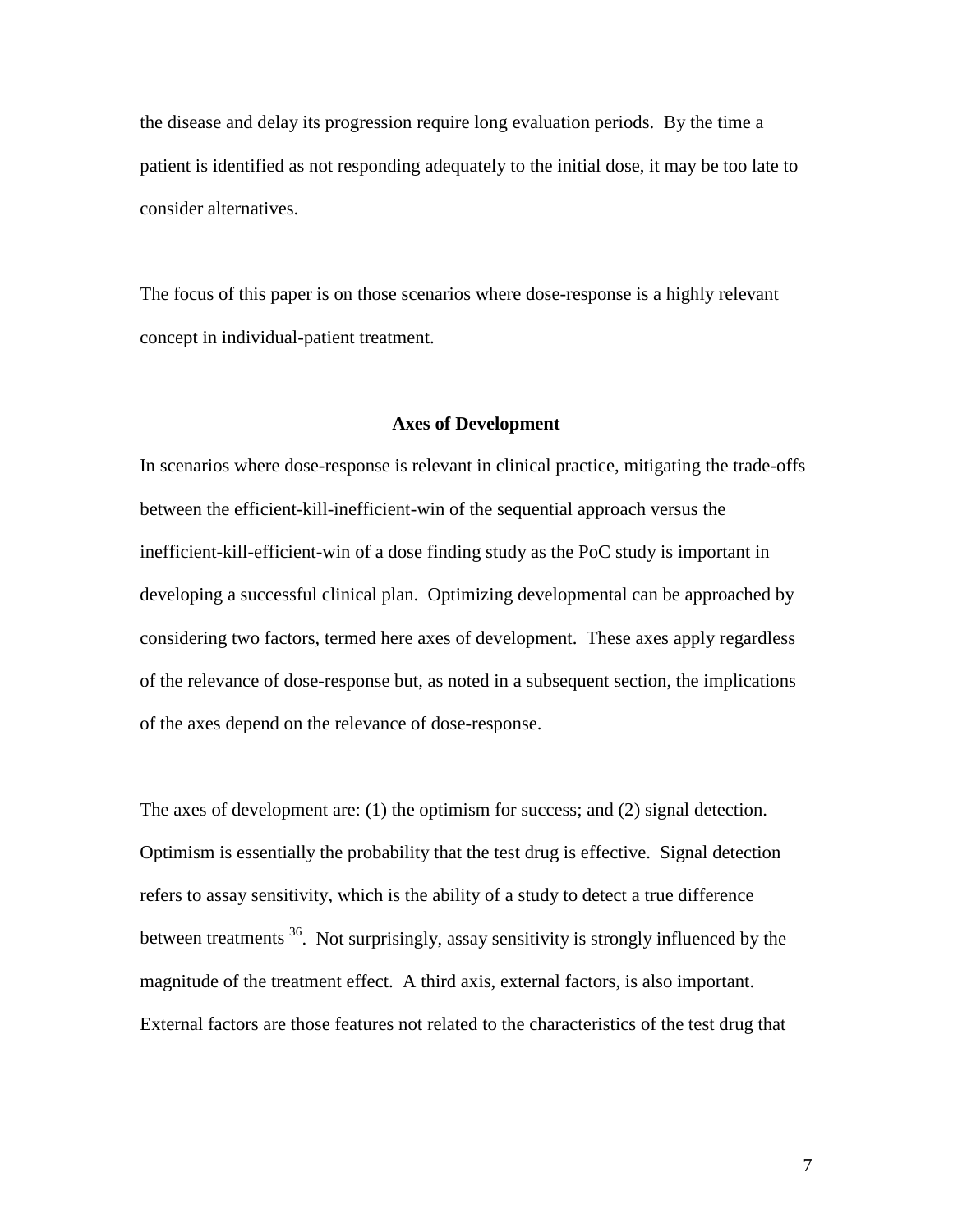can influence development decisions. Examples of external forces include logistic and financial considerations, patent expirations, anticipated launches of competitors, etc.

While the external forces are important, they are mostly idiosyncratic to each compound. Our focus is on the over-arching principles that influence all compounds. Hence, external factors are beyond the present scope. Therefore, the two key questions to pose when considering development of drugs for which dose-response is relevant in clinical practice are:

1) What is the probability that this drug is effective?

2) What is the assay sensitivity for this disease state / drug class? Optimism for efficacy can be measured on a continuum as the probability of technical success, p(TS). However, it is also useful to categorize optimism as high or low. Optimism may be considered high if the mechanism of action of the test drug has previously been established or if a favorable biomarker result indicative of efficacy has been obtained in Phase I. Optimism might be considered low if the mechanism of action is novel. Of course, there may be other factors which produce a high p(TS), such as robust results in a series of validated animal models, even if the mechanism is novel.

Likewise, signal detection can also be measured on a continuum based on anticipated effect size. However, it is again useful to categorize this axis as high or low. Although the distinction is arbitrary, a cut off for high versus low signal detection is chosen as an effect size of 0.5.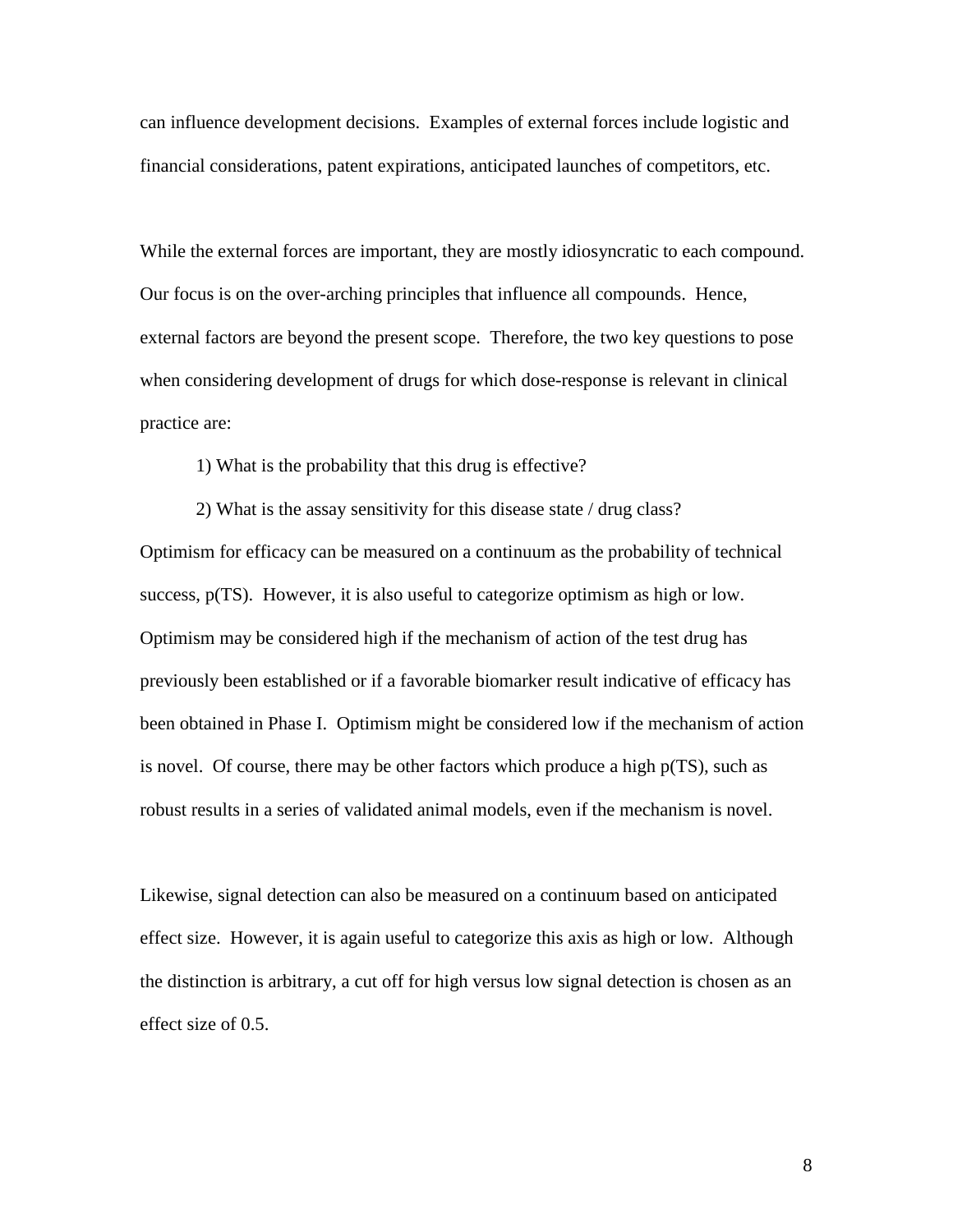With drugs that have comparatively larger effect sizes, assay sensitivity is generally not problematic and differentiation from placebo can reliably be obtained with small sample sizes. With drugs that have comparatively smaller effect sizes, differentiation from placebo requires larger sample sizes and assay sensitivity is often considered poor.

Refined discussions of the axes of development should be done based on the continuum. But for gaining an overview of how these factors influence development the 2x2 cross tabulation of optimism and signal detection as high or low is useful. This categorization is presented in Table 1. The drug development implication for each of these four categories is included in the table. For example, with a proven mechanism, it is more likely a beneficial effect (signal) exists than for a novel, unproven mechanism; and, if the effect size is large it will be easier to detect the signal. Other points are more subtle, such as when the signal is smaller assessing dose-response is likely to be more difficult.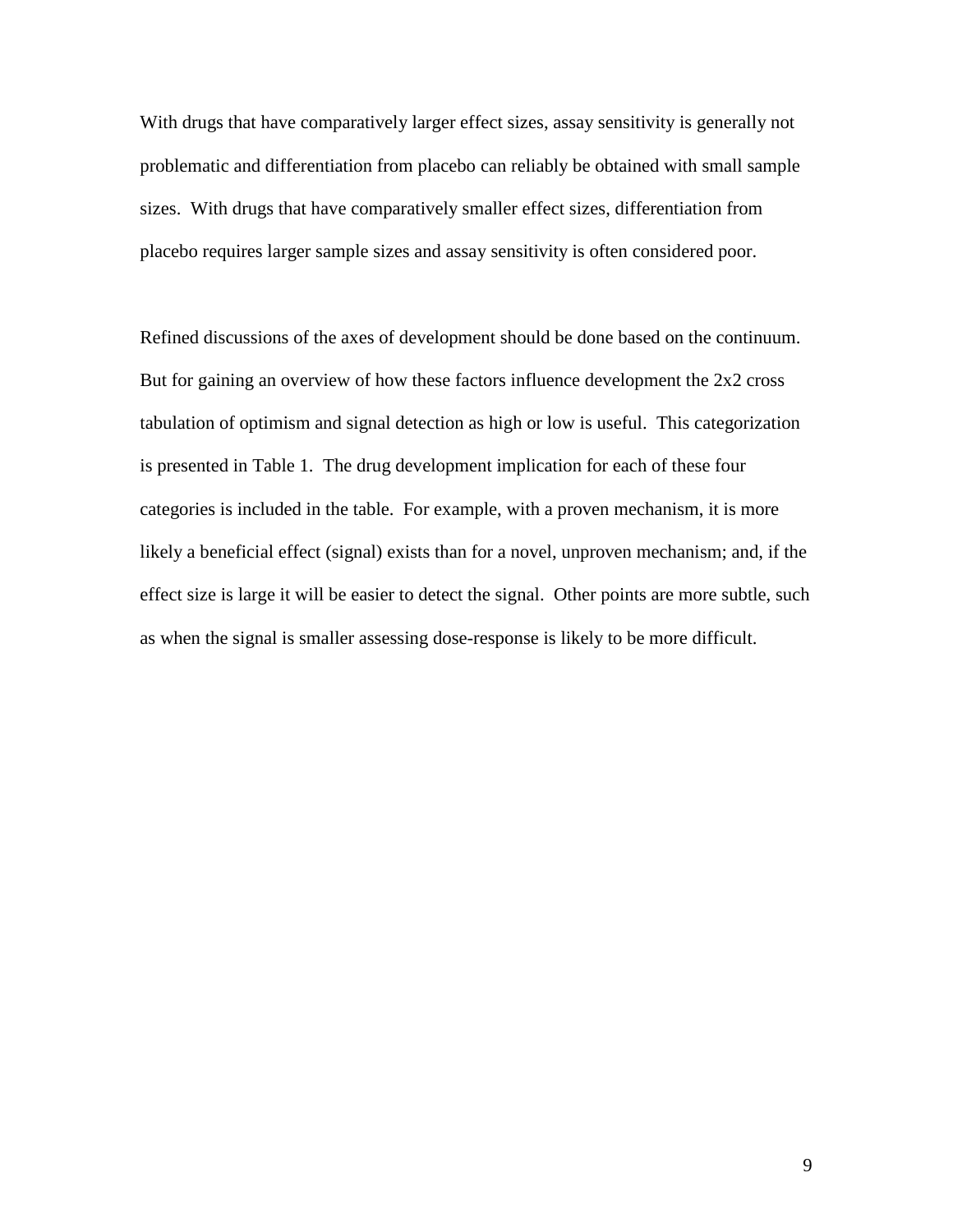Table 1. Axes of development and their drug development implications.

| <b>Signal</b> | High<br>$(\Delta \ge 0.5)$ | Signal unlikely to exist.<br>Easy to find signal if it exists<br>Showing dose response possible.      | Signal likely to exist.<br>Easy to find signal if it exists<br>Showing dose response possible.      |
|---------------|----------------------------|-------------------------------------------------------------------------------------------------------|-----------------------------------------------------------------------------------------------------|
| detection     | Low<br>$(\Delta < 0.5)$    | Signal unlikely to exist.<br>Not easy to find signal if it exists<br>Showing dose response difficult. | Signal likely to exist.<br>Not easy to find signal if it exists<br>Showing dose response difficult. |
|               |                            | Low                                                                                                   | High                                                                                                |
|               |                            | Optimism                                                                                              |                                                                                                     |

\_\_\_\_\_\_\_\_\_\_\_\_\_\_\_\_\_\_\_\_\_\_\_\_\_\_\_\_\_\_\_\_\_\_\_\_\_\_\_\_\_\_\_\_\_\_\_\_\_\_\_\_\_\_\_\_\_\_\_\_\_\_\_\_\_\_\_\_\_\_\_\_\_\_\_\_\_\_\_\_\_\_\_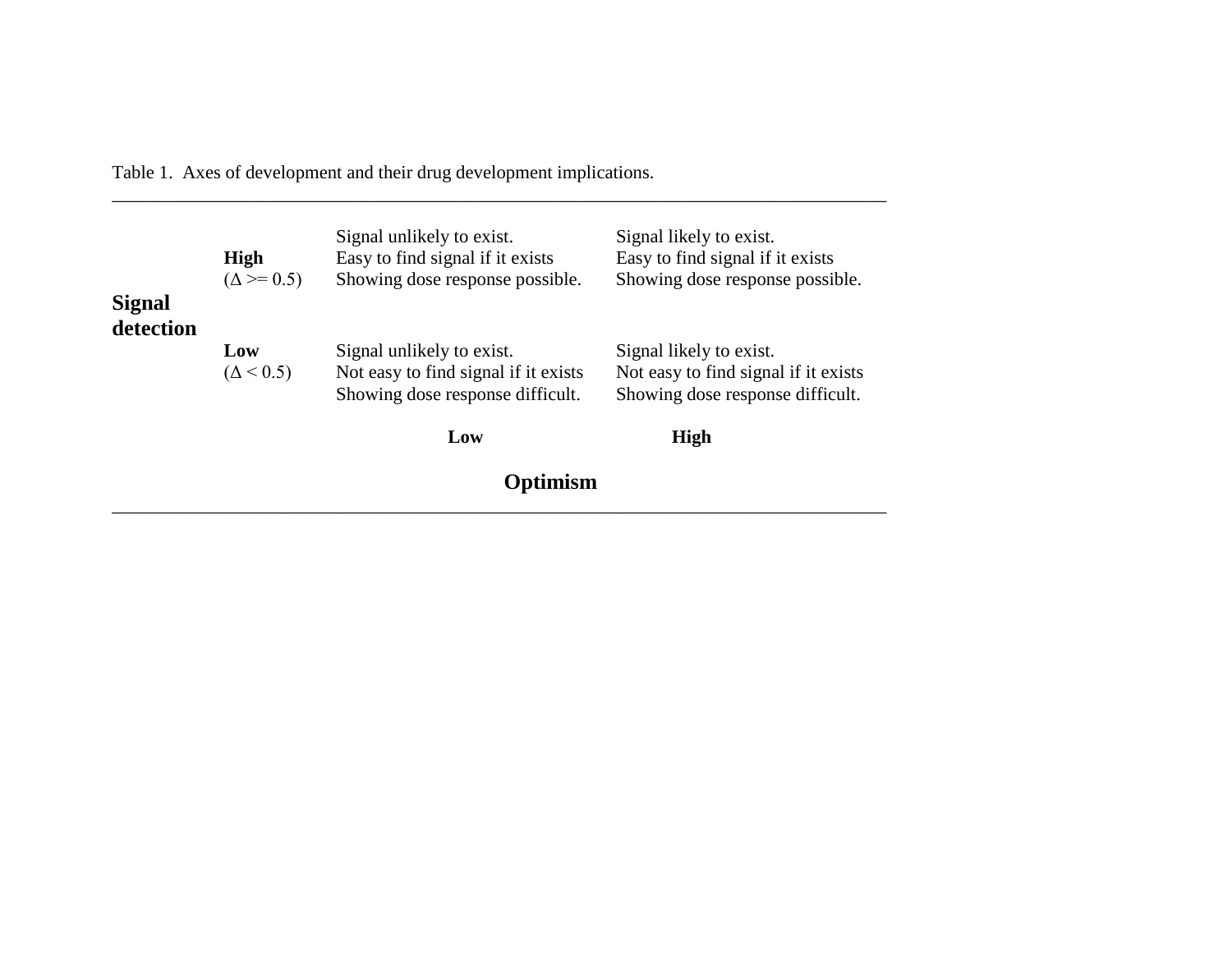To illustrate, consider scenario A where the maximally effective dose  $(E_{max})$  yields an effect size of 0.60; in scenario B,  $E_{\text{max}}$  yields an effect size of 0.30. In scenario A the dose yielding 50% of the maximal effect  $(ED_{50})$  by definition has an effect size of 0.3 and the difference between  $E_{\text{max}}$  and  $ED_{50}$  is also an effect size of 0.3. In scenario A, the difference between doses is as great as the difference between  $E_{\text{max}}$  and placebo in scenario B.

In scenario B, all the differences are small, especially the between-dose differences. Hence, larger sample sizes are required to achieve a commensurate level of reliability on the same evaluation. A dose ranging study in scenario B would require a very large sample size, which might be a poor investment if it were as yet not proven that any of the doses had a beneficial effect.

# **Design Archetypes for Scenarios Where Dose-response is More Relevant in Clinical Practice**

The implications outlined in Table 1 suggest three primary design archetypes.

1) *Fast-to-PoC*. This archetype focuses on an efficient, quick kill. If optimism is low, the drug is more likely to be ineffective than to be effective. Hence, it makes sense to focus on a design that quickly, cheaply, and robustly tests whether or not the drug has any beneficial effect. It also makes sense to not try and show a doseresponse early in development if it is more likely that no doses are effective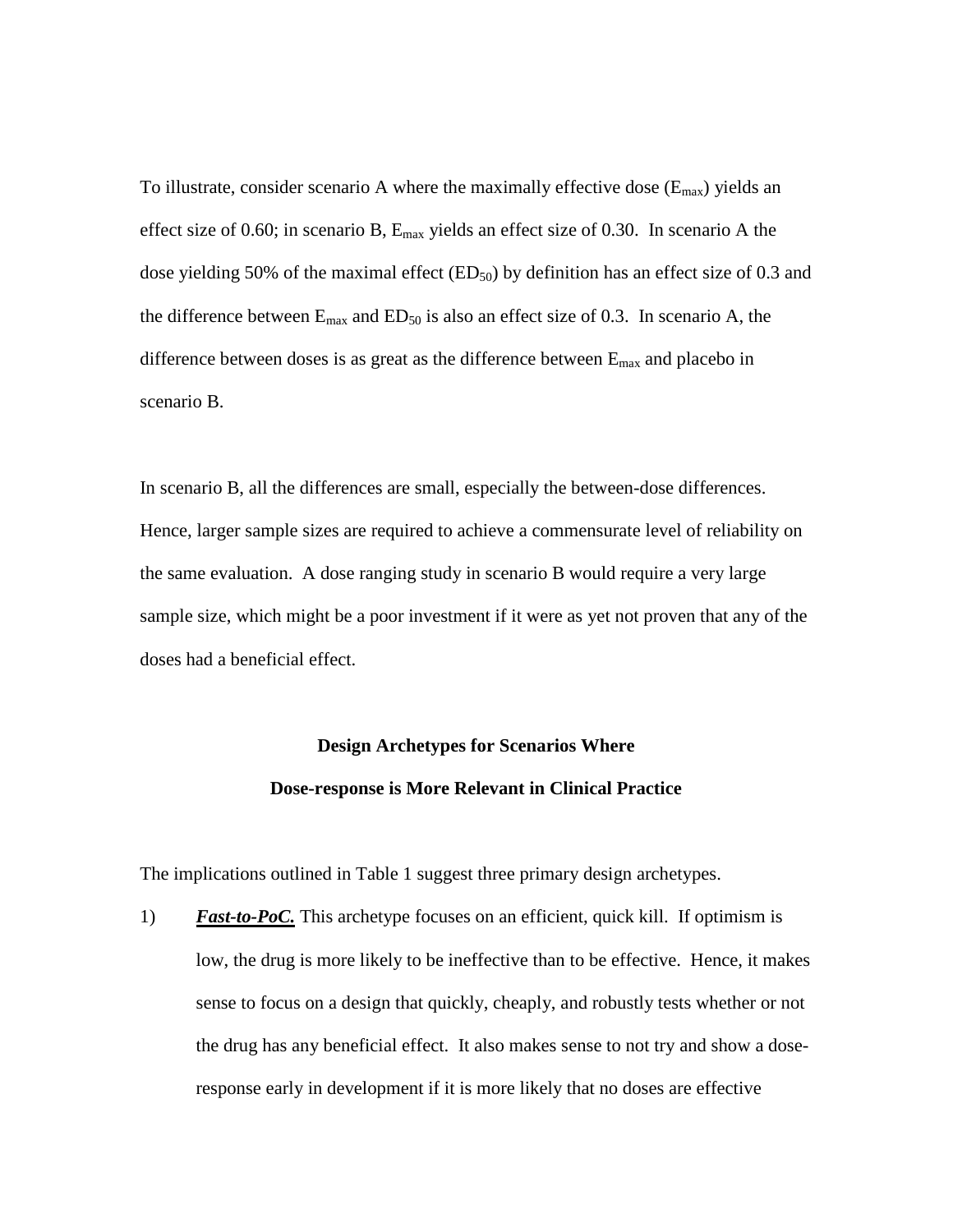and/or if showing dose-response in effective drugs is unlikely, owing to small effect sizes.

- 2) *Fast-to-registration.* This archetype focuses on an efficient, quick win. If success is more likely, it makes sense to focus on a design that quickly gets to the ultimate goal of a regulatory approval, including understanding dose-response, if the anticipated effect size is sufficiently to such that showing dose response is possible.
- 3) *Fast-to-peak-value*. This primary archetype is much like fast to registration, but multiple indications (or a single broad indication) are simultaneously considered. For example, fast to peak value may require two or more Phase II studies to support the two or more simultaneous Phase III programs.

Given the similarities between fast-to-registration and fast-to-peak value, discussion is focused on only the peak to registration archetype, with straight-forward extrapolation to the fast to peak value archetype.

These primary archetypes can be mapped to the axes of development presented in Table 1. For example, fast-to-registration fits well for scenarios where signal detection and optimism are both high - the upper right quadrant of Table 1. Fast-to-PoC fits well for scenarios where signal detection and optimism are both low – the lower left quadrant of Table 1. However, further elaboration is needed to understand how to best map primary archetypes to those scenarios where one of the axes is low and the other is high.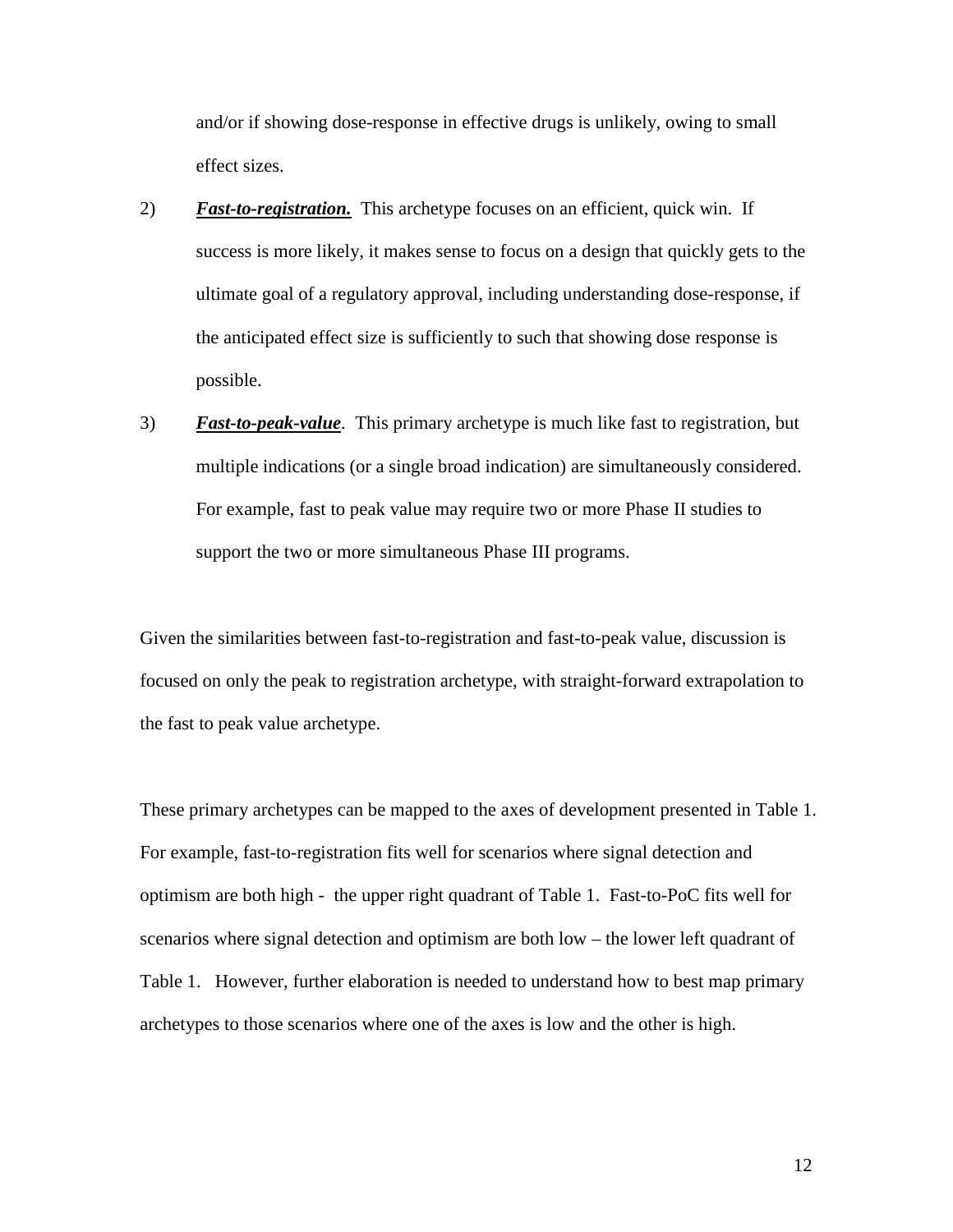### *Secondary archetypes*

One characteristic of a good development plan is minimization of the trade-offs between the primary archetypes. A quick-kill paradigm makes sense if optimism is low, but some of those drugs will be effective. A quick-win paradigm makes sense if optimism is high, but some of those drugs will not be effective. Hence, consideration must be given to ways of minimizing the trade-offs between a quick-win-slow-kill approach and a quickkill- slow-win approach. This is also particularly important when one of the axes of development is low and the other is high.

Minimizing these trade-offs and determining the proper archetype for scenarios where one axis is high and the other is low is accomplished via selection of an appropriate secondary archetype. The secondary archetype will often be a hybrid of the two primary archetypes; consequently, this is a fertile area for adaptive designs. For simplicity in describing the following secondary archetypes, define a PoC study as 2-arm, focusing on a high dose or a flexible dose of the test drug versus placebo; and define a dose ranging study as including placebo and at least 3 fixed doses of the test drug.

1. *Separate PoC and dose finding studies in Phase II.* This scenario is slow because it employs two sequential trials and is inefficient because treatment arms from the PoC study (high dose and placebo) are repeated in the dose ranging study. However, this approach discharges risk at low cost because a decision for further development is based on the first, small trial.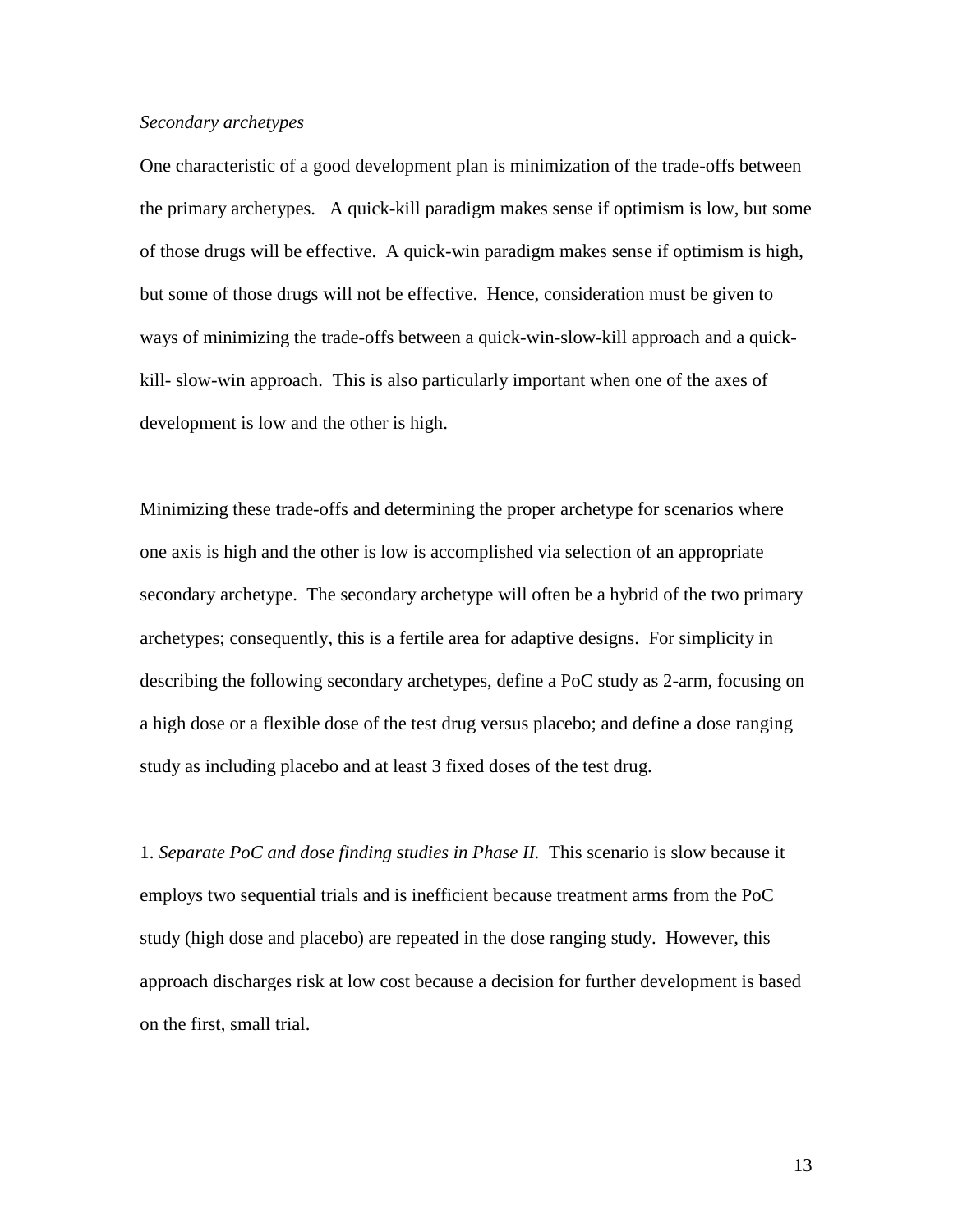2. *PoC in Phase II, with a dose finding study in Phase III.* Secondary archetypes 1 and 2 involve the same studies. However, the availability of pivotal clinical-trial material or some bridging strategy results in the dose ranging study in secondary archetype 2 counting as one of the pivotal studies in Phase III required for regulatory approval.

3. *PoC in Phase II, with multiple studies using overlapping doses in Phase III to assess dose response.* This approach can be especially useful when effect sizes are small and therefore the number per arm needed to assess dose response is large.

4. *An adaptive Phase II study focusing first on PoC and then after a positive signal is found at an interim analysis patient allocation is altered to focus on dose finding.* This approach can be implemented by initially randomizing only to the maximum dose and placebo, and after the interim then randomizing to placebo and lower doses. However, this plan generates confounding of dose and time. Therefore, it may be more prudent to initially over-randomize to the highest dose but allocate some patients to intermediate and low doses. Then, after the positive interim, over-randomize to the intermediate and low doses while keeping the allocation percentage to placebo constant.

Secondary archetypes for a fast to registration approach may include the following:

1. *Single dose finding study in Phase II.* This is useful in the high signal detection scenarios when effect sizes are larger. Large effect sizes mean that sample size per arm for a given power is small. The 2- to 3-fold increase in total sample size typically needed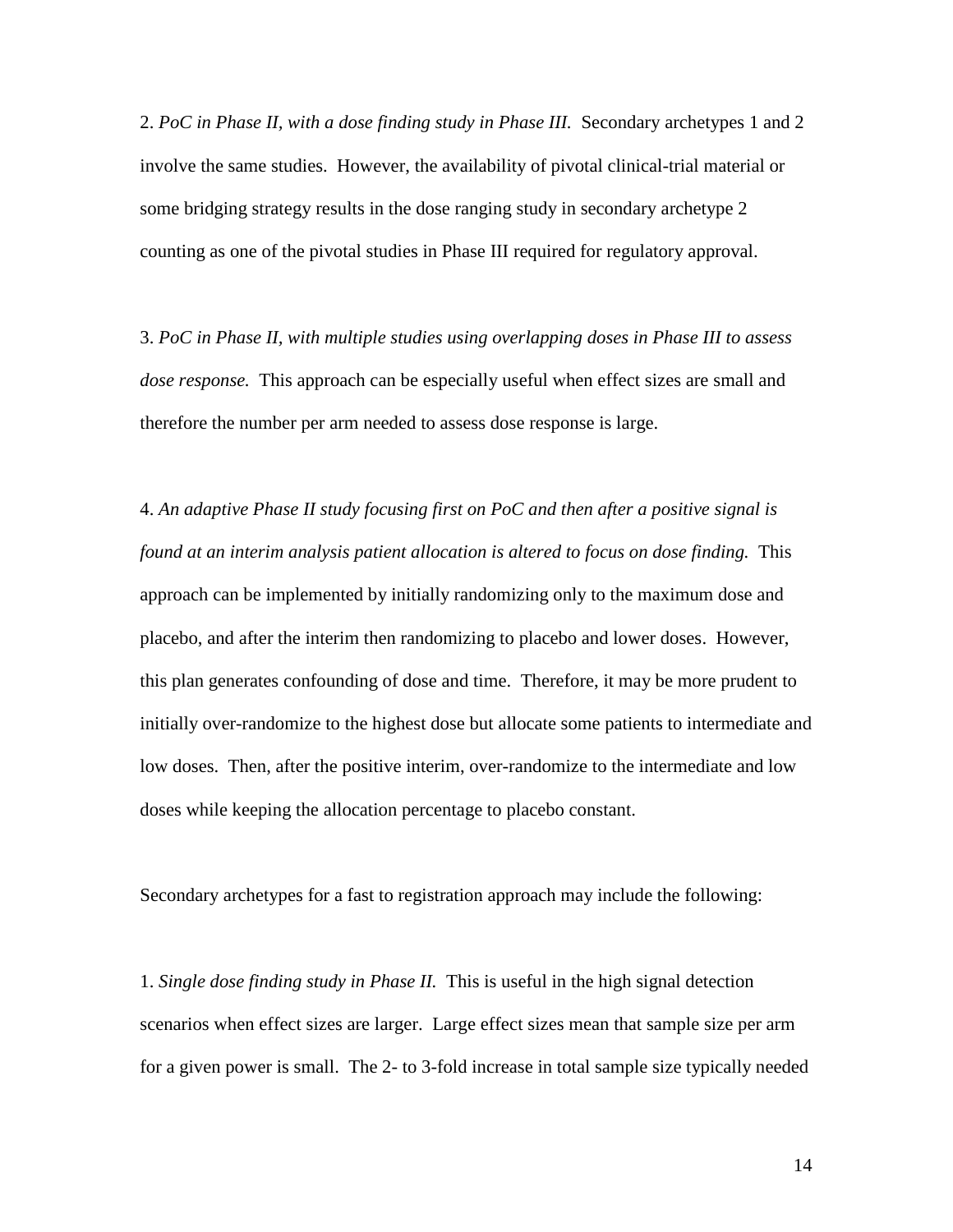for a dose ranging study versus a PoC trial may be, for example, the difference between total enrollment of 200 patients and 80 patients, respectively. The additional 120 patients may be justifiable to obtain dose-response from the same study that establishes PoC, especially if it is likely that the drug is effective.

2. *Skip Phase II altogether.* A biomarker or healthy volunteer model is used in Phase I to establish PoC and dose-response. While such a scenario may be difficult to achieve, the advantages in speed and spend are compelling.

3. *Adaptive Phase II study focusing first on PoC and then focusing on dose response.* This is essentially the same scenario as examined for secondary archetype 4 in the fast to PoC primary archetype.

#### *Example scenarios*

The following example scenarios are illustrations of how to use the axes of development in choosing design archetypes, not specific recommendations.

Scenario 1. The test drug is being developed as a potential therapy for the pain associated with diabetic peripheral neuropathy (DPNP). Results from a validated biomarker in phase I have increased optimism for success. The anticipated effect size based on previously approved drugs is greater than 0.50, and there is little evidence in the literature for failed trials. This is the scenario depicted by the upper right quadrant of Table 1.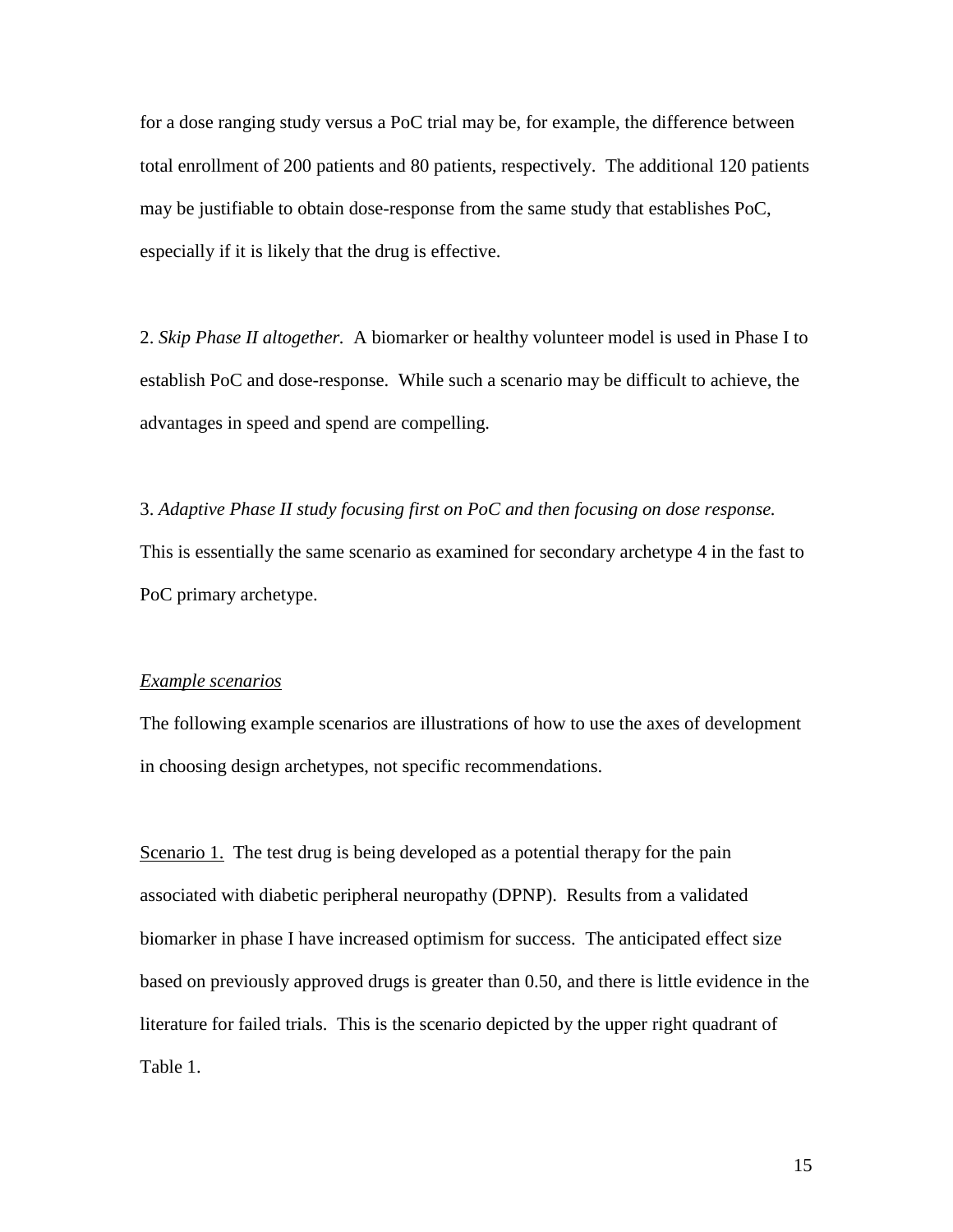With the positive biomarker result, greater certainty exists that the test drug is effective. With a fairly large effect size, showing dose-response with reasonable sample sizes is possible, intermediate doses can contribute to signal detection, and total sample size will not be large. For this scenario, a fast-to-registration archetype using a single dose finding study in Phase II may be optimal.

Scenario 2. This scenario is the same as scenario 1, except that there is no biomarker and hence with a novel mechanism  $p(TS)$  is low, but the anticipated signal, if it exists, is expected to be large. This is the scenario depicted in the upper left quadrant of Table 1.

Given that  $p(TS)$  is lower than in scenario 1, greater need exists to focus more heavily on signal detection, but if an effect exists it is likely large, such that the sample size per arm is small and intermediate doses may contribute to signal detection. In this scenario, an adaptive approach that initially over-randomizes to placebo and high dose until the interim analysis (focus on PoC), and then over-randomizes to lower doses (focus on doseresponse) may be optimal.

Scenario 3. The test drug is being developed as an antidepressant. It has a novel mechanism of action. There is no validated biomarker or healthy volunteer model result from phase I to increase p(TS). The historical effect size for antidepressants is small, and this disease state is well known for high rates of placebo response and poor assay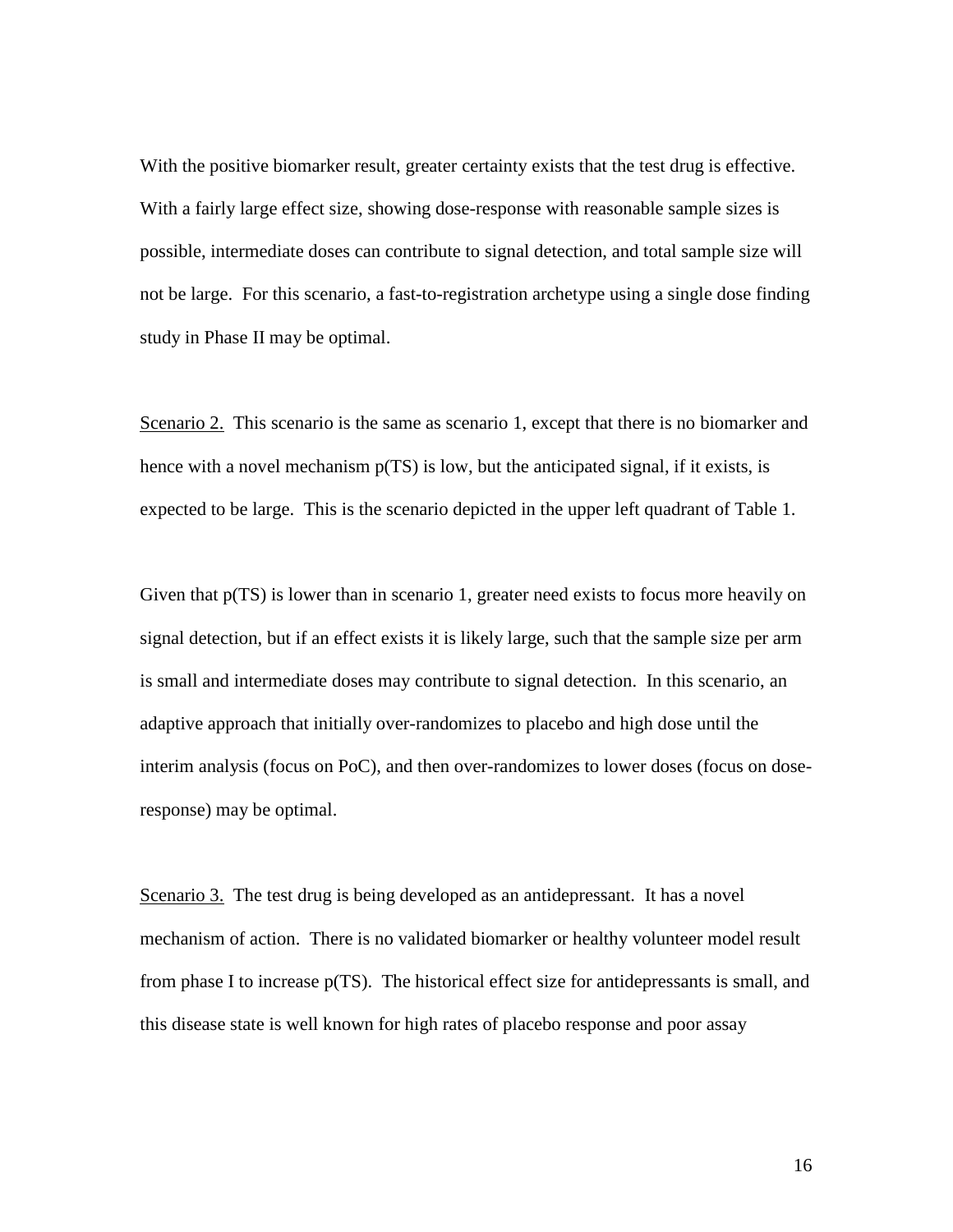sensitivity, leading to high failure rates of clinical trials. This is the scenario depicted in the lower left quadrant of Table 1.

With a novel mechanism, in the absence of other data from a validated biomarker or healthy volunteer model, it is unlikely that the drug will be effective. And even if it is, with a smaller effect size showing a dose response is unlikely, or at least the sample size to do so would be large.

For this scenario, the key idea is to maximize the probability of signal detection given that the signal will be hard to find and that the probability of showing dose response is low. A fast-to-PoC primary archetype using a two-arm study, testing a high dose, perhaps via flexible dosing, may be optimal. Dose-response can be evaluated in Phase III, using multiple studies with overlapping doses. For example, Phase III study 1 might contain low dose, middle, dose and placebo; Phase III study 2 might contain middle dose, high dose, and placebo. Each study has placebo and middle dose. If the designs are as identical as possible, the overlapping doses and similarity in design facilitate pooling and minimize bias in comparing doses across the studies.

Scenario 4. As in scenario 3, the test drug is being developed as an antidepressant. In this scenario, it is a modified version of an approved compound that is hoped to have better pharmacokinetic properties and fewer drug-drug interactions than the approved compound. Here, in contrast to scenario 3, the mechanism is proven, but the anticipated signal is again small. This is the scenario depicted in the lower right quadrant of Table 1.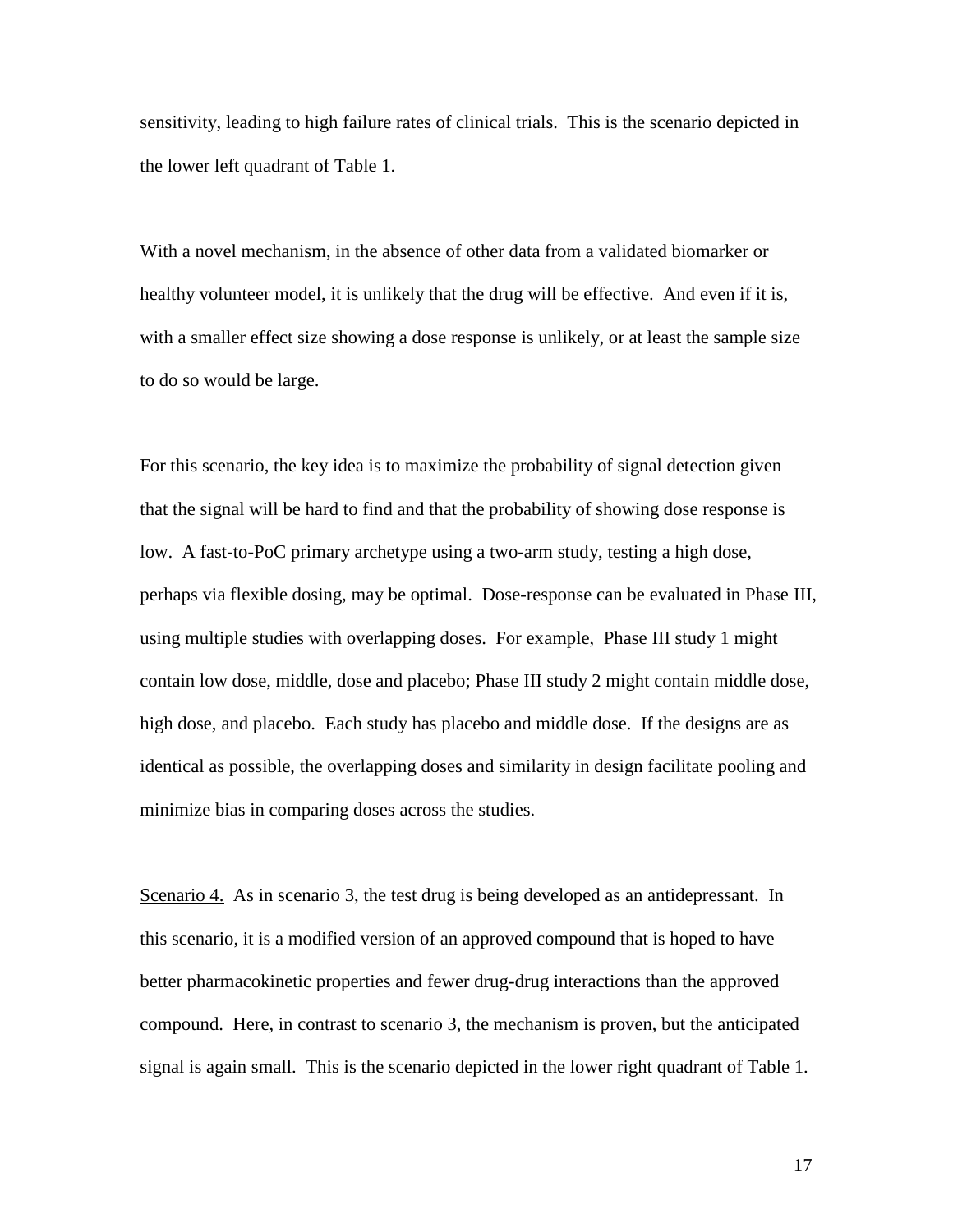With a proven mechanism  $p(TS)$  is high, but with a smaller effect size and poor assay sensitivity, demonstrating dose-response is unlikely, or at least required sample size per arm to do so would be large. As in scenario 3, the key idea is to maximize the probability of signal detection given that the signal will be hard to find and given that the probability of showing dose response is low. Hence, the same approach as for scenario 3 may again be appropriate. However, it may also be appropriate to consider the adaptive approach outlined in scenario 2, where initial randomization focuses on signal detection and after a positive interim result randomization is altered to focus on dose response.

### **Discussion**

Improving the quality of PoC studies has been cited as the most important factor in reducing the attrition rate in drug development. However, the design of PoC studies is a complex and difficult topic, with many factors that must be addressed. Understanding of fundamental principles may be useful guides in design decisions to overcome these difficulties.

This paper has focused on scenarios such as acute phase clinical trials and symptomatic treatments, where dose-response is relevant in treating individual patients. It is proposed that the axes of development, defined by optimism for success and signal detection provide the over-arching framework from which individual design decisions can be made. Although each of these attributes is on a continuum, it is easier to appreciate them in a binary manner as outlined in Table 1.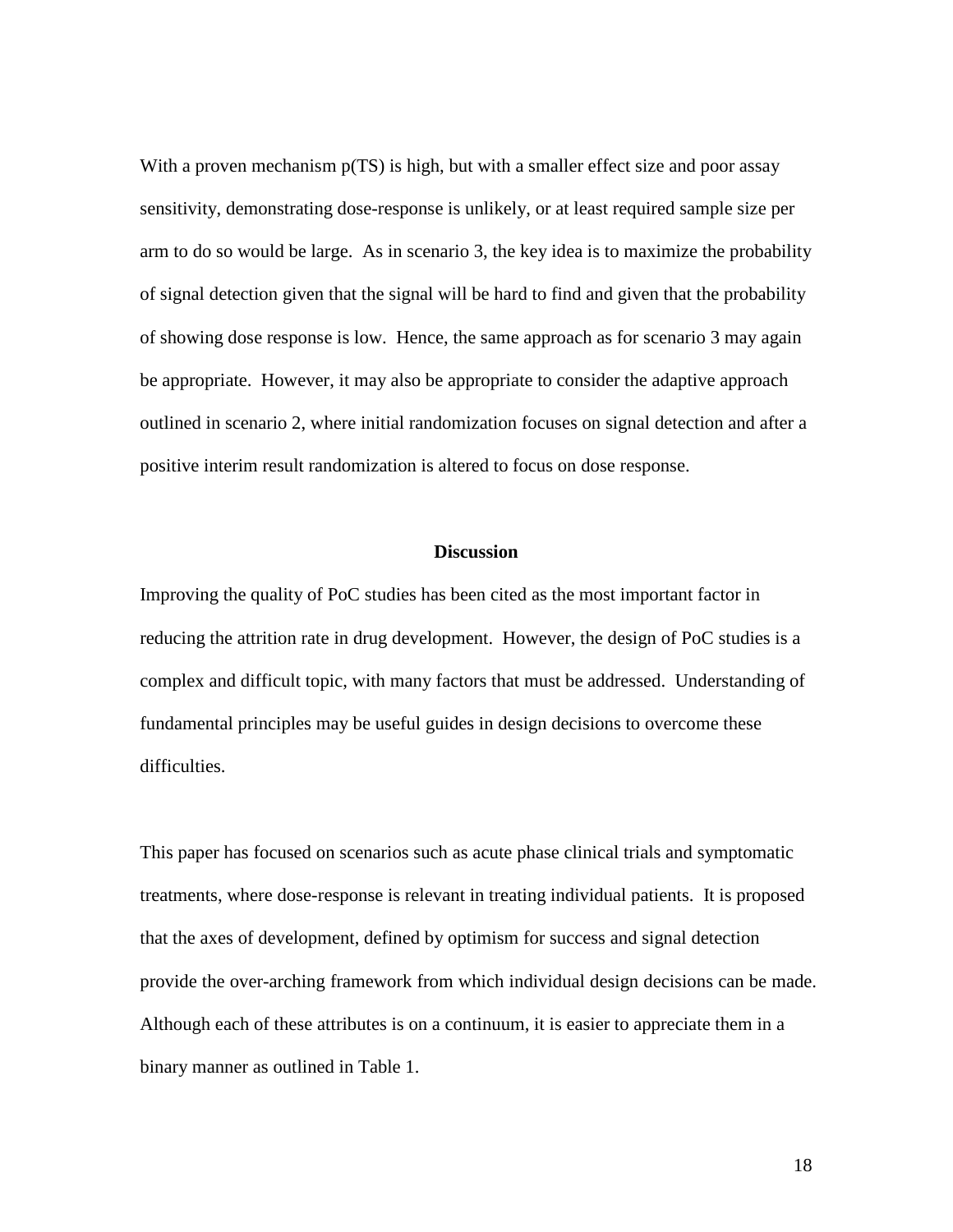The axes of development lead to primary design archetypes. The key distinction between primary archetypes is whether the first efficacy study should focus on establishing PoC (fast to PoC) or on evaluating dose-response (fast to registration). Secondary archetypes are used to minimize the trade-offs between the efficient-kill,-inefficient-win-fast-to-PoC archetype and the inefficient-kill-efficient-win-fast-to-registration archetype.

The archetypes presented in this paper are not intended to be an all-encompassing list, but rather a short list of general approaches. The design archetypes are also not intended to provide specific recommendations. Rather, the focus is on the key concepts that provide the over-arching framework from which decisions can be made.

External factors, such as logistic and financial considerations, patent expirations, anticipated launches of competitors, etc. may influence design decisions. These topics were not addressed because they tend to be idiosyncratic to individual development programs. Nevertheless, the principles outlined in this paper may be useful for addressing external factors. For example, if logistic or financial considerations limit the size of a study, forcing a fast-to-PoC approach on what would otherwise be a fast-toregistration scenario, the secondary archetypes may be useful in mitigating the trade-off from being forced into a smaller than desired first efficacy study.

Adaptive design of clinical trials is a rapidly evolving area that cannot be adequately covered in this paper. Extensive examination of adaptive designs and their relevance to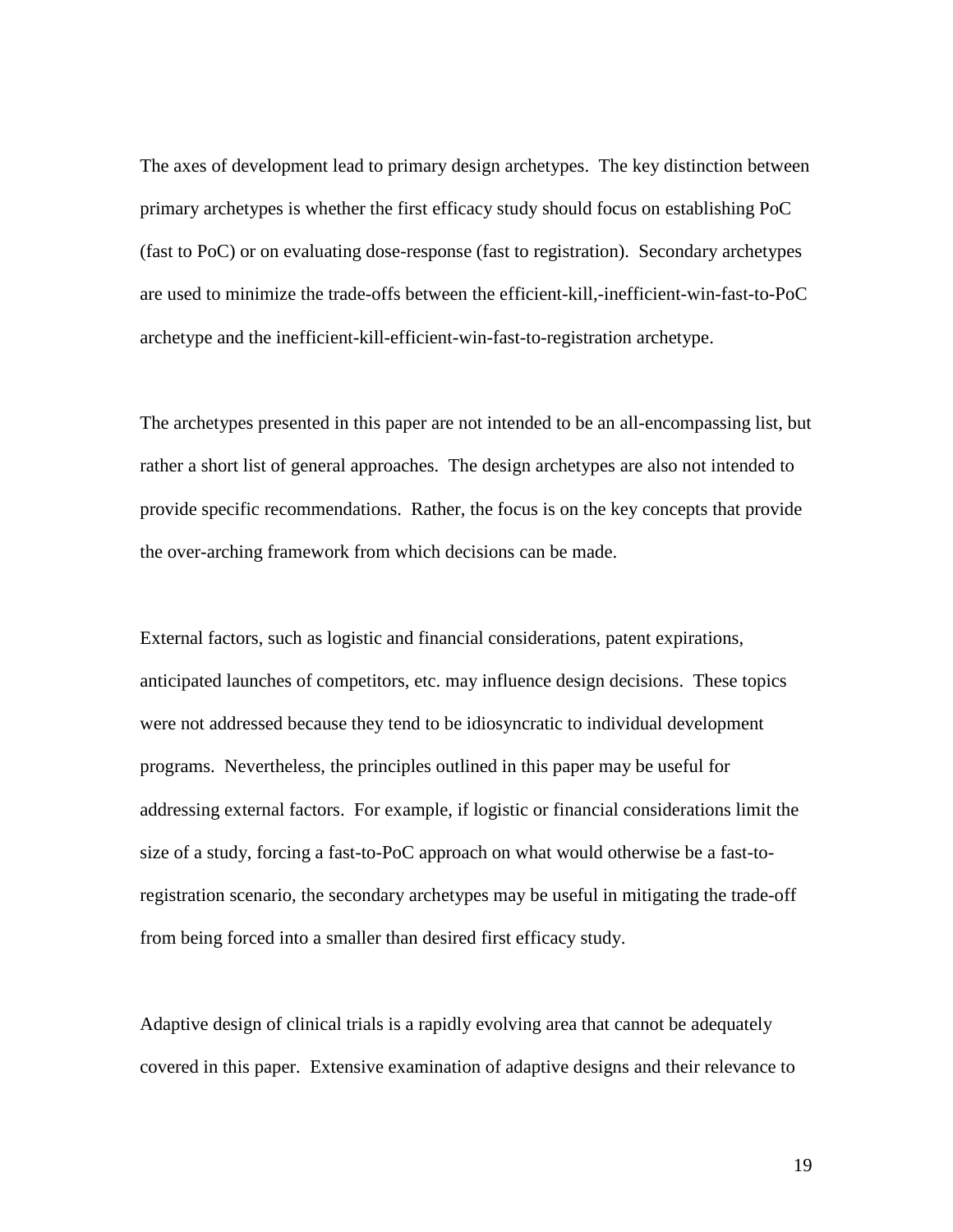drug development are available  $47$ . However, as noted in several of the secondary archetypes, adaptive designs may play an important role in PoC trials. For example, an adaptive design may mitigate the trade-offs between a quick-kill-fast-to-PoC approach and a quick-win-fast-to-registration approach. Another example for utility of adaptive designs lies with early comparisons to a standard of care (SoC). An active comparator may be included via an adaptive design, where an interim analysis is conducted when the sample size is sufficient for establishing PoC, or for establishing dose-response, depending on the primary archetype; if the interim result is positive, enrollment to placebo, the active comparator and the relevant dose(s) of the test drug is continued until the desired operational characteristics for the test drug versus SoC contrast is been achieved. This topic is covered in greater detail in one of the companion papers.

The other companion paper discusses use of active comparators as a positive control to assess assay sensitivity and other ways to improve assay sensitivity. The issues and use of active comparators either as a benchmark for comparing to SoC or as a positive control can be layered on top of the basic design archetypes discussed in this paper.

Drug development in general, and the proper design of PoC clinical trials faces many challenges, requiring many solutions and approaches. Perhaps the secret to success is knowing that there is no secret to success – that everything must be done well in order to get the right data to make the right decision. If such is the case, then a clear understanding of key over-arching principles may be a useful starting point.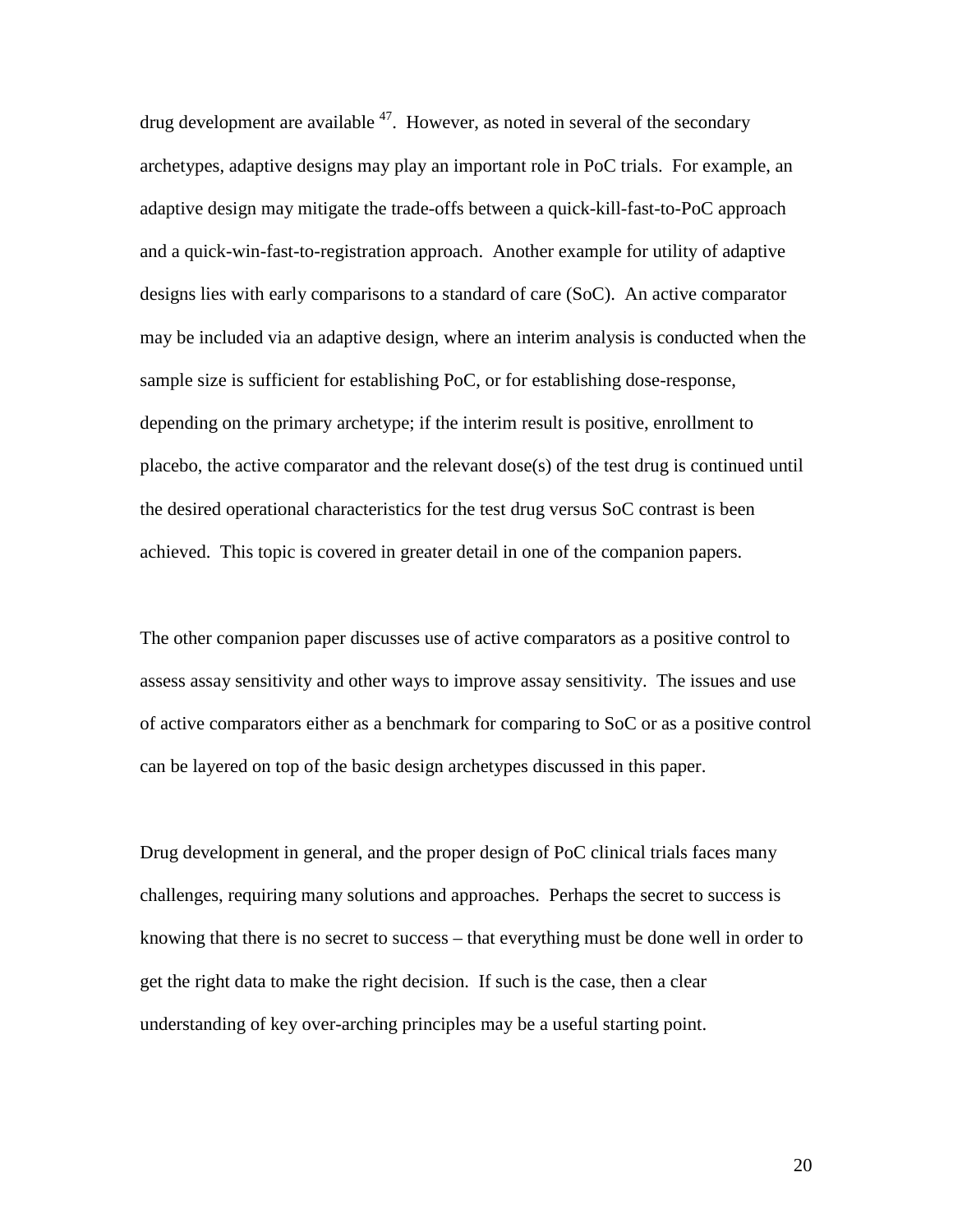## **References**

1. Peter F. Thall, "A Review of Phase 2-3 Clinical Trial Designs" (April 2007). *UT MD Anderson Cancer Center Department of Biostatistics Working Paper Series.* Working Paper 35.

2. Robert H. El-Maraghi, Robert H, and Elizabeth A. Eisenhauer. Review of Phase II Trial Designs Used in Studies of Molecular Targeted Agents: Outcomes and Predictors of Success in Phase III. Journal of Clinical Oncology*, Vol 26, No 8 (March 10), 2008: pp. 1346-1354*

3. Trivedi, M.H., Rush, H., 1994. Does a placebo run-in or a placebo treatment cell affect the efficacy of antidepressant medications? Neuropsychopharmacology 11, 33–43.

4. Faries, D.E., Heiligenstein, J.H., Tollefson, G.D., Potter,W.Z., 2001. The double-blind variable placebo lead-in period: results from two antidepressant clinical trials. J. Clin. Psychopharmacol. 21, 561–568.

5. Lee, S., Walker, J.R., Jakul, L., Sexton, K., 2004. Does elimination of placebo responders in a placebo run-in increase the treatment effect in randomized clinical trials? A meta-analytic evaluation. Depress. Anxiety 19, 10–19.

6. Mallinckrodt, Craig H, Adam L. Meyers, Apurva Prakash, Douglas E. Faries, Michael J. Detke. Simple Options for Improving Signal Detection in Antidepressant Clinical Trials. 2007. PsychoPharm Bull. 40(2) 101-114.

7. Fava, M., Evins, A.E., Dorer, D.J., Schoenfeld, D.A., 2003. The problem of the placebo response in clinical trials for psychiatric disorders: culprits, possible remedies, and a novel study design approach. Psychother. Psychosom. 72, 115–127

8. Khan A, Detke M, Khan SR, Mallinckrodt C. Placebo response and antidepressant clinical trial outcome. Journal of Nervous and Mental Disease 2003; 191:211-218.

9. Papakostas. George I. and Maurizio Fava. Does the probability of receiving placebo influence clinical trial outcome? A meta-regression of double-blind, randomized clinical trials in MDD. European Neuropsychopharmacology (2009) 19, 34–40

10. Walsh BT, Seidman SN, Sysko R, Gould M (2002). Placebo response in studies of major depression: variable, substantial, and growing. JAMA 287: 1840–1847.

11. Stein, D.J., Baldwin, D.S., Dolberg, O.T., Despiegel, N., Bandelow, B., 2006. Which factors predict placebo response in anxiety disorders and major depression? An analysis of placebo-controlled studies of escitalopram. J. Clin. Psychiatry 67 (11), 1741–1746.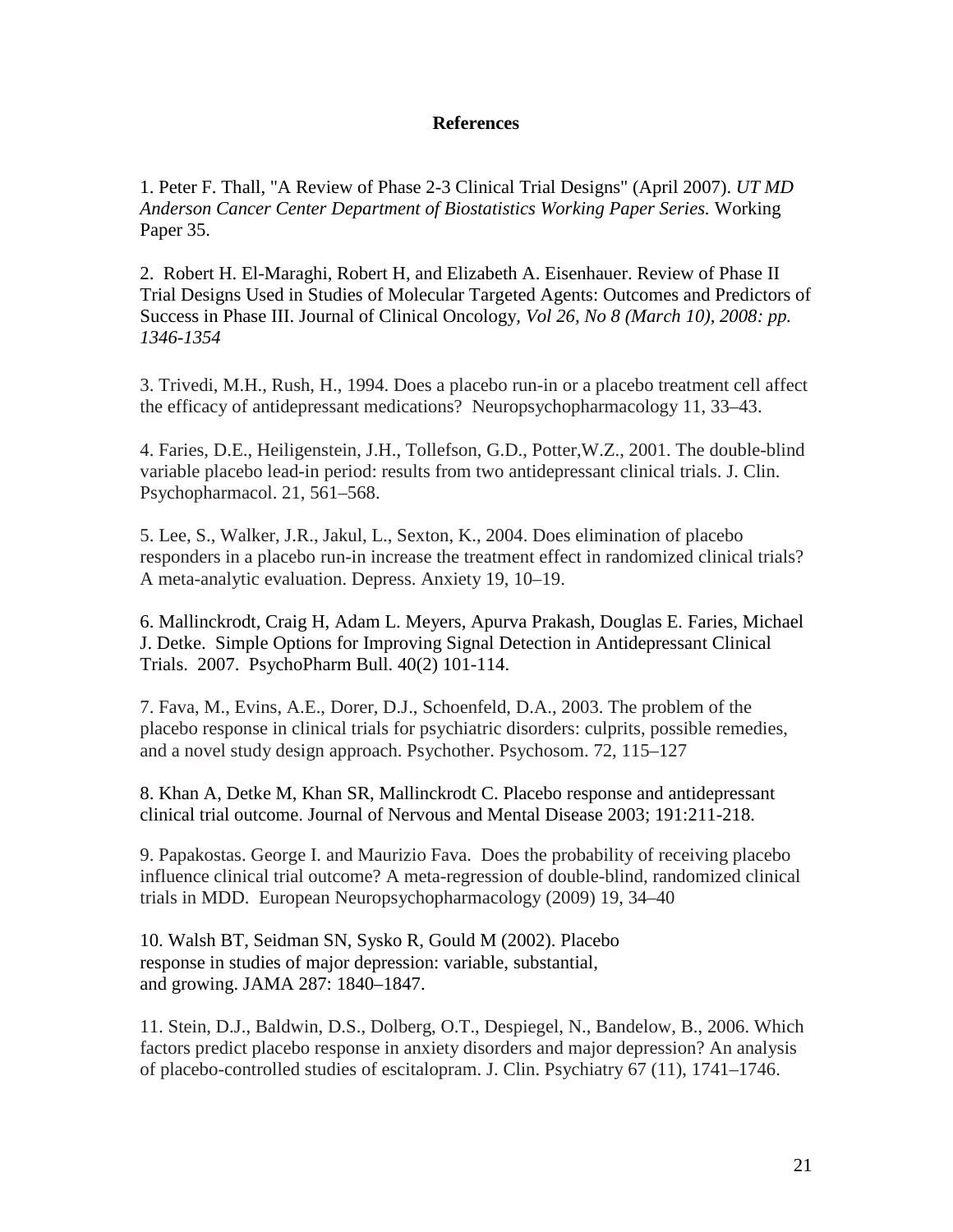12. Bech, Per, Daniel K. KAJDASZ, and Vibeke Porsdal. Dose-response relationship of duloxetine in placebo-controlled clinical trials in patients with major depressive disorder**.** Psychopharmacologia. 2006, vol. 188, n°3, pp. 273-280 [8 page(s) (article)] (1 p.1/4)

13. Entsuah R, Shaffer M, Zhang J. A critical examination of the sensitivity of unidimensional subscales derived from the Hamilton Depression Rating Scale to antidepressant drug effects. Journal of Psychiatric Research 2002; 437-448.

14. Faries D, Herrera J, Rayamajhi J, DeBrota D, Demitrack M, Potter WZ. The responsiveness of the Hamilton Depression Rating Scale. Journal of Psychiatric Research 2000; 34:3-10.

15. Khan, A., Brodhead, A.E., Kolts, R.L., 2004a. Relative sensitivity of the Montgomery-Asberg depression rating scale, the Hamilton depression rating scale and the Clinical Global Impressions rating scale in antidepressant clinical trials: a replication analysis. Int. Clin. Psychopharmacol. 19 (3), 157–160.

16. Montgomery, S.A., Asberg, M., 1979. A new depression scale designed to be sensitive to change. Br. J. Psychiatry 134, 382–389.

17. Hamilton M. A rating scale for depression. Journal of Neurology, Neurosurgery, and Psychiatry 1960; 23:56-62.

18. Khan, A., Khan, S.R., Shankles, E.B., Polissar, N.L., 2002a. Relative sensitivity of the Montgomery-Asberg Depression Rating Scale, the Hamilton Depression rating scale and the Clinical Global Impressions rating scale in antidepressant clinical trials. Int. Clin. Psychopharmacol. 17 (6), 281–285.

19. Khan, A., Leventhal, R.M., Khan, S.R., Brown, W.A., 2002b. Severity of depression and response to antidepressants and placebo: an analysis of the Food and Drug Administration database. J. Clin. Psychopharmacol. 22, 40–45.

20. Khan, A., Khan, S.R., Walens, G., Kolts, R., Giller, E.L., 2003. Frequency of positive studies among fixed and flexible dose antidepressant clinical trials: an analysis of the food and drug administration summary basis of approval reports. Neuropsychopharmacology 28, 552–557.

21. Khan, A., Kolts, R.L., Thase, M.E., Krishnan, K.R., Brown, W., 2004b.Research design features and patient characteristics associated with the outcome of antidepressant clinical trials. Am. J. Psychiatry 161, 2045–2049.

22. Khan, A., Schwartz, K., Kolts, R.L., Ridgway, D., Lineberry, C., 2007. Relationship between depression severity entry criteria and antidepressant clinical trial outcomes. Biol. Psychiatry 62, 65–71.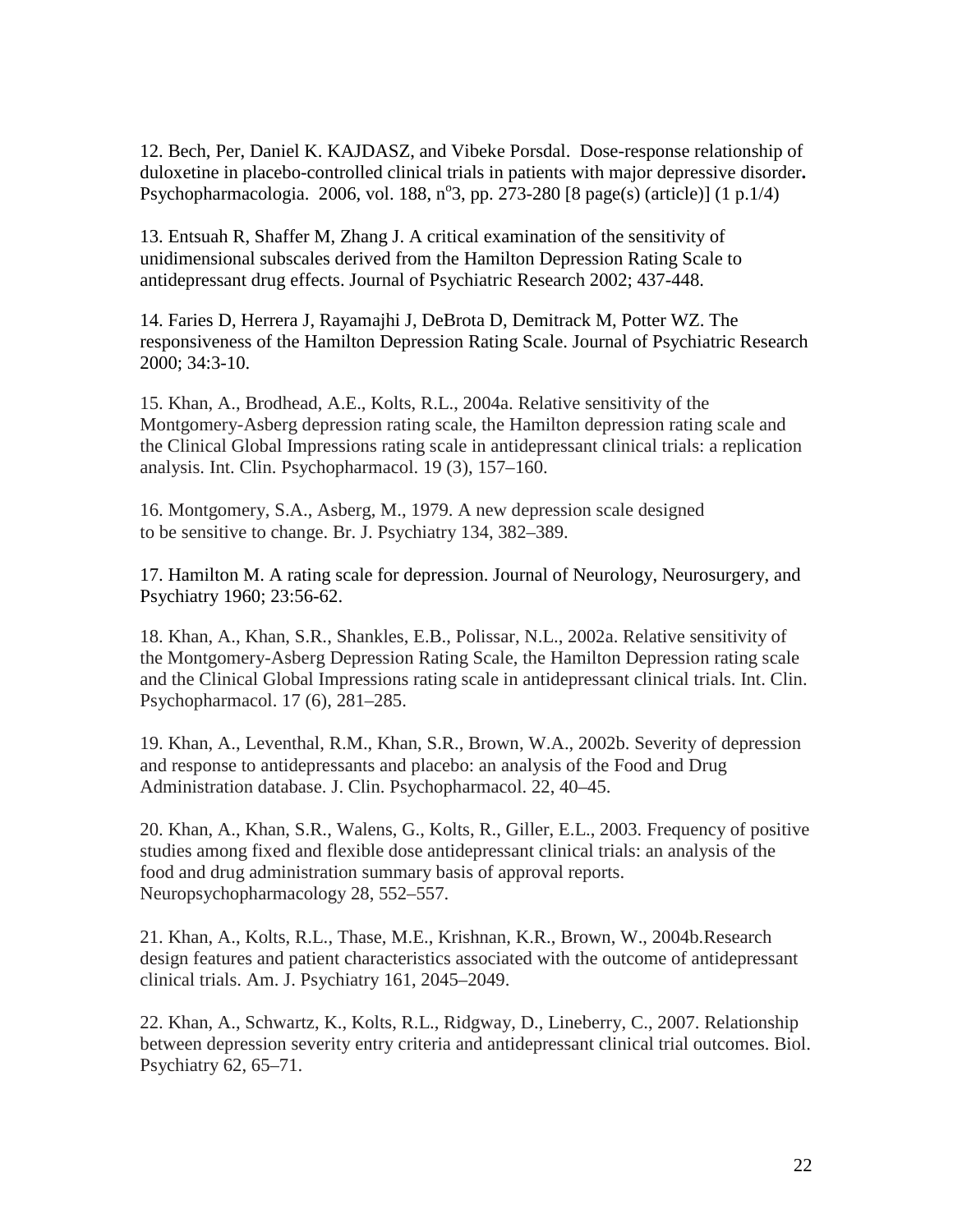23. Landin, R., D. J. DeBrota, T. A. DeVries, W. Z. Potter, and M. A. Demitrack. The Impact of Restrictive Entry Criterion During the Placebo Lead-In Period. Biometrics,; March 2000, 271-278

24. Melander H, Salmonson T, Abadie E, van Zwieten-Boot B: A regulatory apologia: a review of placebo-controlled studies in regulatory submissions of new-generation antidepressants. Eur Neuropsychopharmacol 2008; 18:623–627

25. Fava, M. and Rosenbaum, **J.** F. (1992). *Research Designs and Methods in Psychiatry.*  Amsterdam: Elsevier. Hamilton, M. **A.** (1960).

26. Fava, M. A. Eden Evins, David J. Dorer, and David A. Schoenfeld**.** The Problem of the Placebo Response in Clinical Trials for Psychiatric Disorders: Culprits, Possible Remedies, and a Novel Study Design Approach *Psychother Psychosom* 2003;72:115-127 (DOI: 10.1159/000069738)

27. Shekhar, Anantha, William Z. Potter, Jeffrey Lightfoot, John Lienemann<sup>3</sup>, Sanjay Dube, Craig Mallinckrodt, Frank P. Bymaster, David L. McKinzie, Christian C. Felder. Selective Muscarinic Receptor Agonist Xanomeline is a Novel Treatment Approach for Schizophrenia. In Press. Amer. J. Psychiatry

28. [Preskorn SH,](http://www.labmeeting.com/papers/author/preskorn-sh) [Nichols AI,](http://www.labmeeting.com/papers/author/nichols-ai) [Paul J,](http://www.labmeeting.com/papers/author/paul-j) [Patroneva AL,](http://www.labmeeting.com/papers/author/patroneva-al) [Helzner EC,](http://www.labmeeting.com/papers/author/helzner-ec) and [Guico-Pabia CJ.](http://www.labmeeting.com/papers/author/guico-pabia-cj) [An Innovative Design to Establish Proof of Concept of the Antidepressant Effects of the](http://www.labmeeting.com/paper/28508782/an-innovative-design-to-establish-proof-of-concept-of-the-antidepressant-effects-of-the-nr2b-subunit-selective-n-methyl-d-aspartate-antagonist-cp-101606-in-patients-with-treatment-refractory-major-dep)  [NR2B Subunit Selective N-Methyl-D-Aspartate Antagonist, CP-101,606, in Patients](http://www.labmeeting.com/paper/28508782/an-innovative-design-to-establish-proof-of-concept-of-the-antidepressant-effects-of-the-nr2b-subunit-selective-n-methyl-d-aspartate-antagonist-cp-101606-in-patients-with-treatment-refractory-major-dep)  [With Treatment-Refractory Major Depressive Disorder. .J](http://www.labmeeting.com/paper/28508782/an-innovative-design-to-establish-proof-of-concept-of-the-antidepressant-effects-of-the-nr2b-subunit-selective-n-methyl-d-aspartate-antagonist-cp-101606-in-patients-with-treatment-refractory-major-dep)ournal of psychiatric practice 14(6):368-78 2008 Nov

29. Hurko, O and JL Ryan. Translational research in central nervous system drug discovery. Neurotherapeutics. 2005;2:671-682.

30. Kola, Ismail and John Landis. Can the pharmaceutical industry reduce attrition rates? *Nature Reviews Drug Discovery* **3**, 711-716 (August 2004) | doi:10.1038/nrd1470

31. Kenp, Aaron S. Nina R. Schooler, Amir H. Kalali, Larry Alphs, Ravi Anand, George Awad, Michael Davidson, Sanjay Dube´, Larry Ereshefsky, Georges Gharabawi, Andrew C. Leon, Jean- Pierre Lepine, Steven G. Potkin, and An Vermeulen. What Is Causing the Reduced Drug-Placebo Difference in Recent Schizophrenia Clinical Trials and What Can be Done About It? Schizophrenia Bulletin doi:10.1093/schbul/sbn110

32. Gelenberg, Alan J.; Michael E. Thase; Roger E. Meyer; Frederick K. Goodwin; Martin M. Katz; Helena Chmura Kraemer, Ph.D; William Z. Potter; Richard C. Shelton; Maurizio Fava; Arif Kahn; Madhukar H. Trivedi; Phillip T. Ninan; John J. Mann; Susan Bergeson; Jean Endicott; James H. Kocsis; Andrew C. Leon; Husseine K. Manji; and, Jerrold F. Rosenbaum. The History and Current State of Antidepressant Clinical Design; A call to Action for Proof – Of – Concept Studies. J Clin Psychiatry 2008;69:1513-1528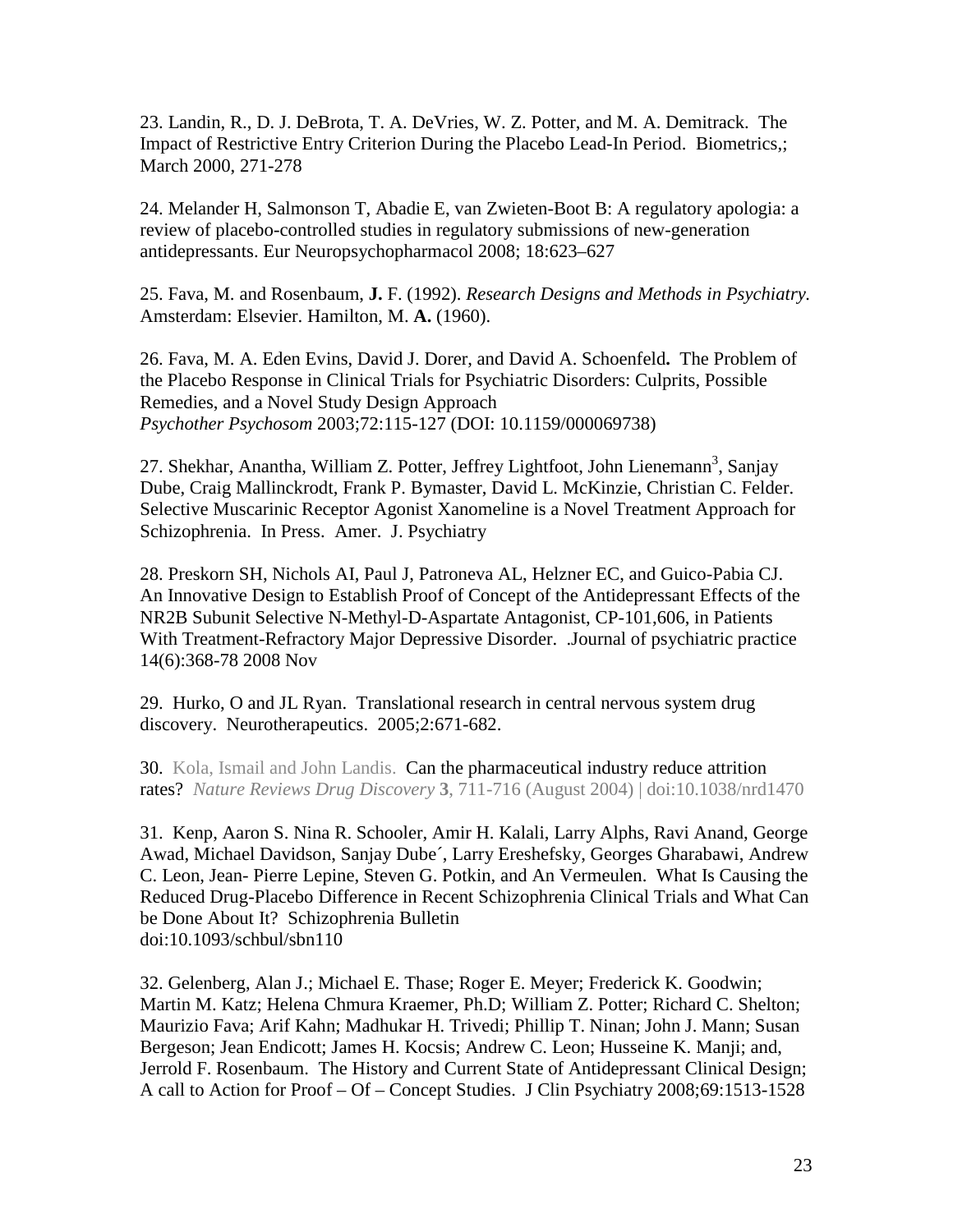33. ICH guidelines accessed at: http://www.ich.org/cache/compo/276-254-1.html

34. Keene, Oliver N. (December 14, 2007). Phase II Trials. In Wiley Encyclopedia of Clinical Trials (Ralph D'Agostino, Lisa Sullivan, and Joe Massaro, eds). Hoboken: John Wiley & Sons, Inc., dx.doi.org/ 10.1002/9780471462422.eoct368

35. Janicak, P.G., J. M. Davis, S. H. Preskorn and F. J. Ayd. Principles and practice of psychopharmacotherapy. 3rd edition. Lippincott Williams and Wilkins: Philadelphia, 2001. Pages: 700. ISBN: 0-7817-2794-4

36. Temple R, Ellenberg SS: Placebo-controlled trials and active-control trials in the evaluation of new treatments. 1. Ethical and scientific issues. Ann Intern Med. 2000; 133:455–463

37. Liu, Y., Hsu, J., Ruberg, S. Partition Testing in Dose-Response Studies with Multiple Endpoints. Pharmaceutical Statistics. 2000; 6:181-192.

38. Dmitrienko, A., Fritsch, K., Hsu, J., Ruberg, S. Design and Analysis of Dose-Ranging Clinical Studies. Pharmaceutical Statistics Using SAS. 2007. SAS Press: Cary, NC.

39. Stewart, W.H. and S. J. Ruberg "Detecting Dose Response with Contrasts," Statistics in Medicine. 2000;19: 913-921.

40. Hafner, K. B. and S.J.Ruberg (1996) "Factorial Dose Response Studies Using Frequencies and Magnitude of Dose. Journal of Biopharmaceutical Statistics. 1996; 6(3), 253-262.

41. Ruberg, S. J. Dose Response Studies. Part I: Design. Journal of Biopharmaceutical Statistics. 1995;5(1): 1-14.

42. Ruberg, S. J. Dose Response Studies. Part II: Analysis and Interpretation. Journal of Biopharmaceutical Statistics. 1995; 5(1): 15-42.

43. Ruberg, S. J. Contrasts for Identifying the Minimum Effective Dose. Journal of the American Statistical Association. 1989;84: 816-822.

44, Preskorn SH, Recent dose-effect studies regarding antidepressants. In: Balant LP, Benitez J, Dahl SG, Gram LF, Pinder RM, Potter WZ, eds. European Cooperation in the Field of Scientific and Technical Research. Belguim: European Commission; 1998:45-61

45. Lipkovich, Ilya, Craig Mallinckrodt, and Doug Faries. Evaluating Dose Response from Flexible Dose Clinical Trials. 2008. BMC Psychiatry, 8:3.

46. R. M. Donahue and S. J. Ruberg (1997) "Standardizing Clinical Study Designs for Accelerating Drug Development," Drug Information Journal, 31(3), 655-663.